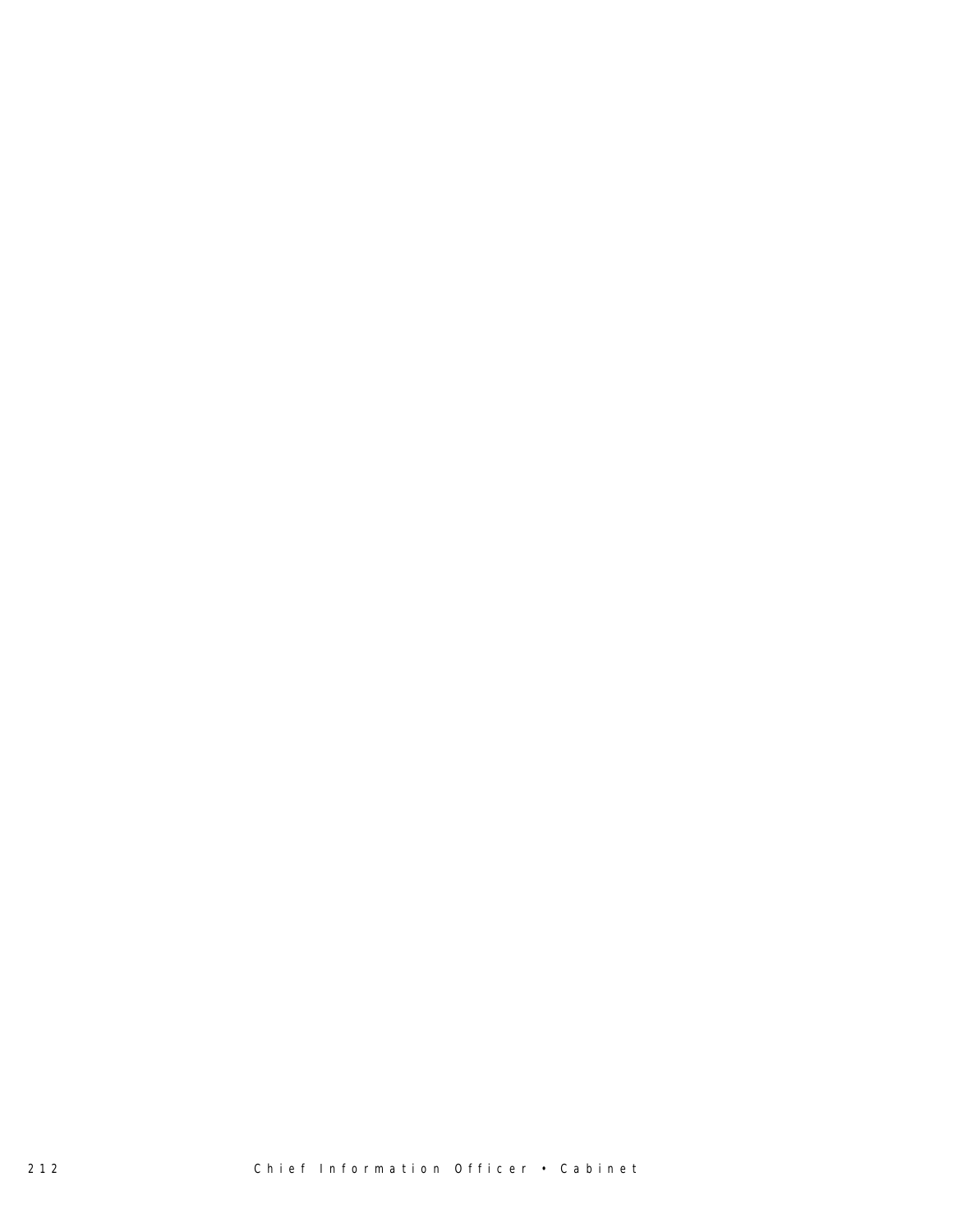## Chief Information Officer

### *William G. Oates, Chief Information Officer*

### *Cabinet Mission*

The mission of the Chief Information Officer is to provide systems and technologies that develop and support department personnel with information relative to their operations, support strategic planning, promote effective resource management, enhance customer service and promote internal and external electronic and voice communications.

| <b>Operating Budget</b>            | Program Name                          | Total Actual '09 | Total Actual '10 | <b>Total Approp '11</b> | <b>Total Budget '12</b> |
|------------------------------------|---------------------------------------|------------------|------------------|-------------------------|-------------------------|
|                                    | Department of Innovation & Technology | 19,517,378       | 19.337.929       | 18.614.676              | 20,053,484              |
|                                    | <b>Total</b>                          | 19,517,378       | 19,337,929       | 18,614,676              | 20,053,484              |
| <b>Capital Budget Expenditures</b> |                                       | Actual '09       | Actual '10       | <b>Estimated '11</b>    | Projected '12           |
|                                    | Department of Innovation & Technology | 8,958,317        | 9,521,294        | 15,098,000              | 18,500,000              |
|                                    | <b>Total</b>                          | 8,958,317        | 9,521,294        | 15,098,000              | 18,500,000              |
| <b>External Funds Expenditures</b> |                                       | Total Actual '09 | Total Actual '10 | <b>Total Approp '11</b> | <b>Total Budget '12</b> |
|                                    | Department of Innovation & Technology | $\mathbf 0$      | $\theta$         | 2.425.882               | 3,252,260               |
|                                    | <b>Total</b>                          | 0                | 0                | 2.425.882               | 3,252,260               |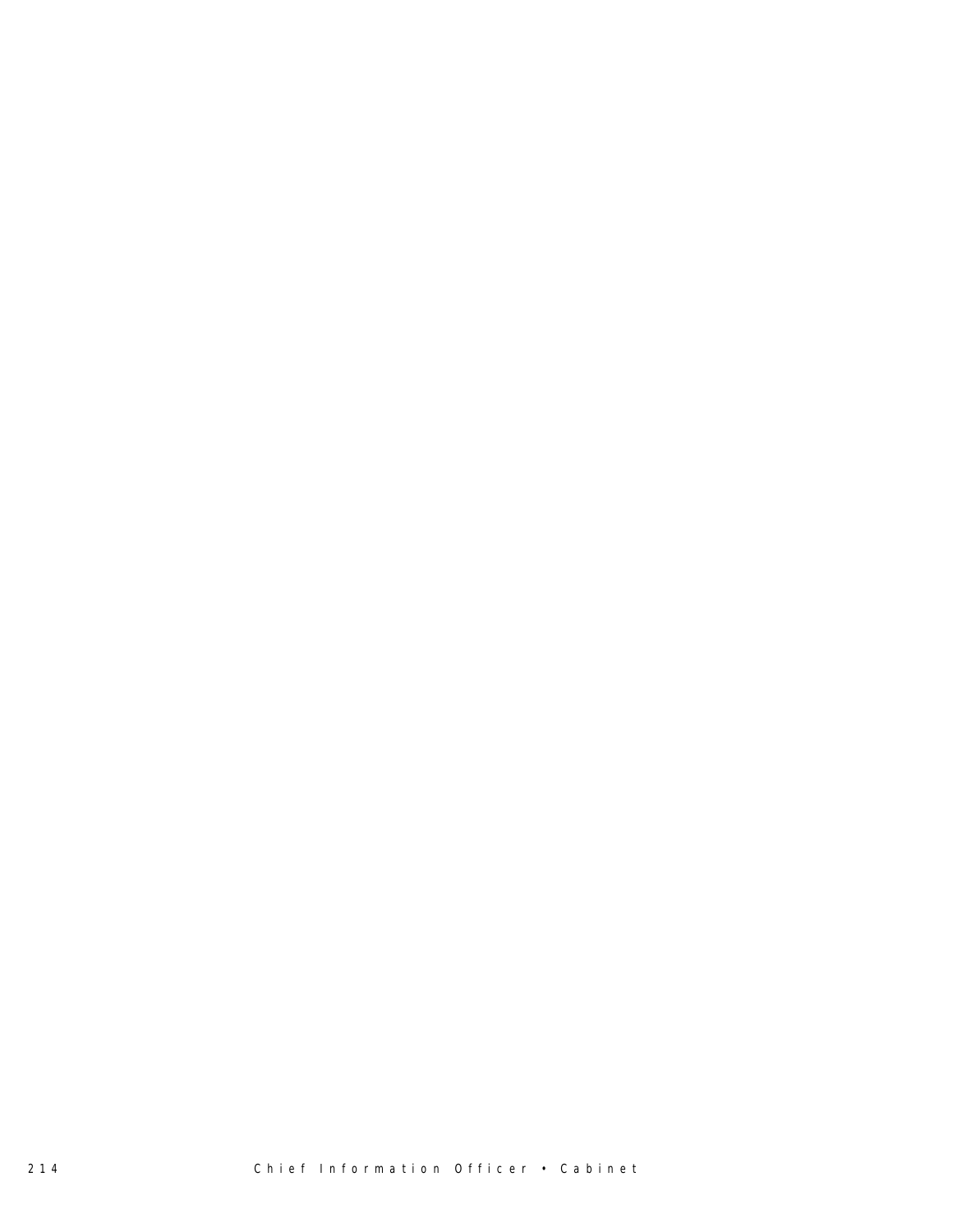## Department of Innovation & Technology Operating Budget

### *William G. Oates, Chief Information Officer Appropriation: 149*

Department of Innovation & Technology

### *Department Mission*

The Department of Innovation and Technology is the City's enterprise wide technology services organization providing solutions that enable our business partners across all City departments. DoIT's primary day-to-day responsibility is to ensure that the networks, desktop computers, e-mail systems, and applications that support the business of City government are continuously available and operating effectively. DoIT embraces its responsibility to help manage costs through difficult financial times by continuously improving the cost structure of the City's technology without compromising service. Our commitment to being environmentally responsible is often synergistic with these economic and service responsibilities.

### *FY12 Performance Strategies*

- To deliver services adhering to performance standards.
- To expand eGovernment services.
- To increase workforce access, knowledge and skills in the utilization of technology.
- To provide for the public good by advancing development and access to new technologies and information.

| <b>Operating Budget</b>            | Program Name                                 | <b>Total Actual '09</b> | Total Actual '10 | Total Approp '11 | <b>Total Budget '12</b> |
|------------------------------------|----------------------------------------------|-------------------------|------------------|------------------|-------------------------|
|                                    | Policy, Planning & Innovation                | 2.017.309               | 1,802,526        | 1,373,240        | 1,511,706               |
|                                    | <b>Enterprise Applications</b>               | 8,198,120               | 4,567,945        | 8,322,952        | 8,955,818               |
|                                    | eGovernment                                  | 1.007.031               | 1,047,181        | 1,130,234        | 1,096,962               |
|                                    | <b>IT Technical Services</b>                 | 5,398,658               | 4,969,171        | 5,863,606        | 6,482,755               |
|                                    | IT Operations & Service Delivery             | 2,896,260               | 6,951,106        | 1,924,644        | 2,006,243               |
|                                    | <b>Total</b>                                 | 19,517,378              | 19,337,929       | 18,614,676       | 20,053,484              |
|                                    |                                              |                         |                  |                  |                         |
| <b>External Funds Budget</b>       | <b>Fund Name</b>                             | Total Actual '09        | Total Actual '10 | Total Approp '11 | <b>Total Budget '12</b> |
|                                    | ARRA - Boston Public Computing Center Grant  | 0                       | 0                | 913,507          | 421,784                 |
|                                    | ARRA - Boston Sustainable Broadband Adoption | $\Omega$                | 0                | 1,204,992        | 2,201,864               |
|                                    | <b>BAIS Financials Upgrade</b>               | 0                       | $\mathbf 0$      | 28,085           | 496,681                 |
|                                    | <b>Public Computing Centers Trust</b>        | 0                       | $\Omega$         | 279,298          | 131,931                 |
|                                    | <b>Total</b>                                 | 0                       | 0                | 2,425,882        | 3,252,260               |
|                                    |                                              |                         |                  |                  |                         |
| <b>Selected Service Indicators</b> |                                              | Actual '09              | Actual '10       | Approp '11       | <b>Budget '12</b>       |
|                                    | Personnel Services                           | 8,675,824               | 8.869.516        | 9.813.573        | 9,851,089               |
|                                    | Non Personnel                                | 10,841,554              | 10,468,413       | 8,801,103        | 10,202,395              |
|                                    | <b>Total</b>                                 | 19,517,378              | 19,337,929       | 18,614,676       | 20,053,484              |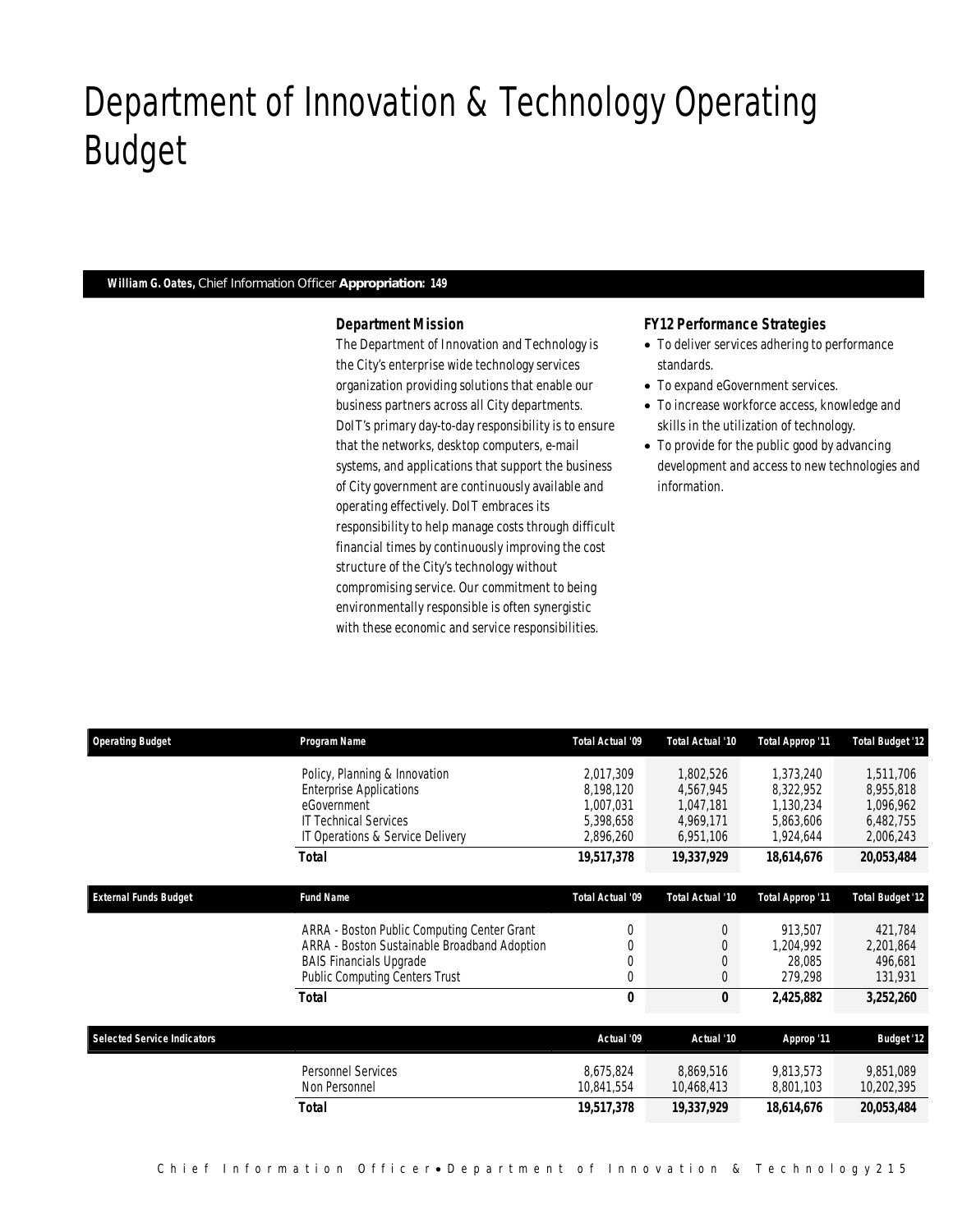# Department of Innovation & Technology Operating Budget



### *Description of Services*

The Department of Innovation and Technology (DoIT) improves the delivery of government services to the public through the effective management of the City's existing and emerging technologies. DoIT introduces innovative technologies and processes designed to drive efficiency into government operations. DoIT also provides professional project management and business analysis services, in addition to maintaining the hardware and software platforms necessary to support the daily technical and communication operations of the City. Personnel skilled in programming, analysis, hardware and software support, training, communications, and general technology consulting work with user departments on enhancing and maintaining their information systems.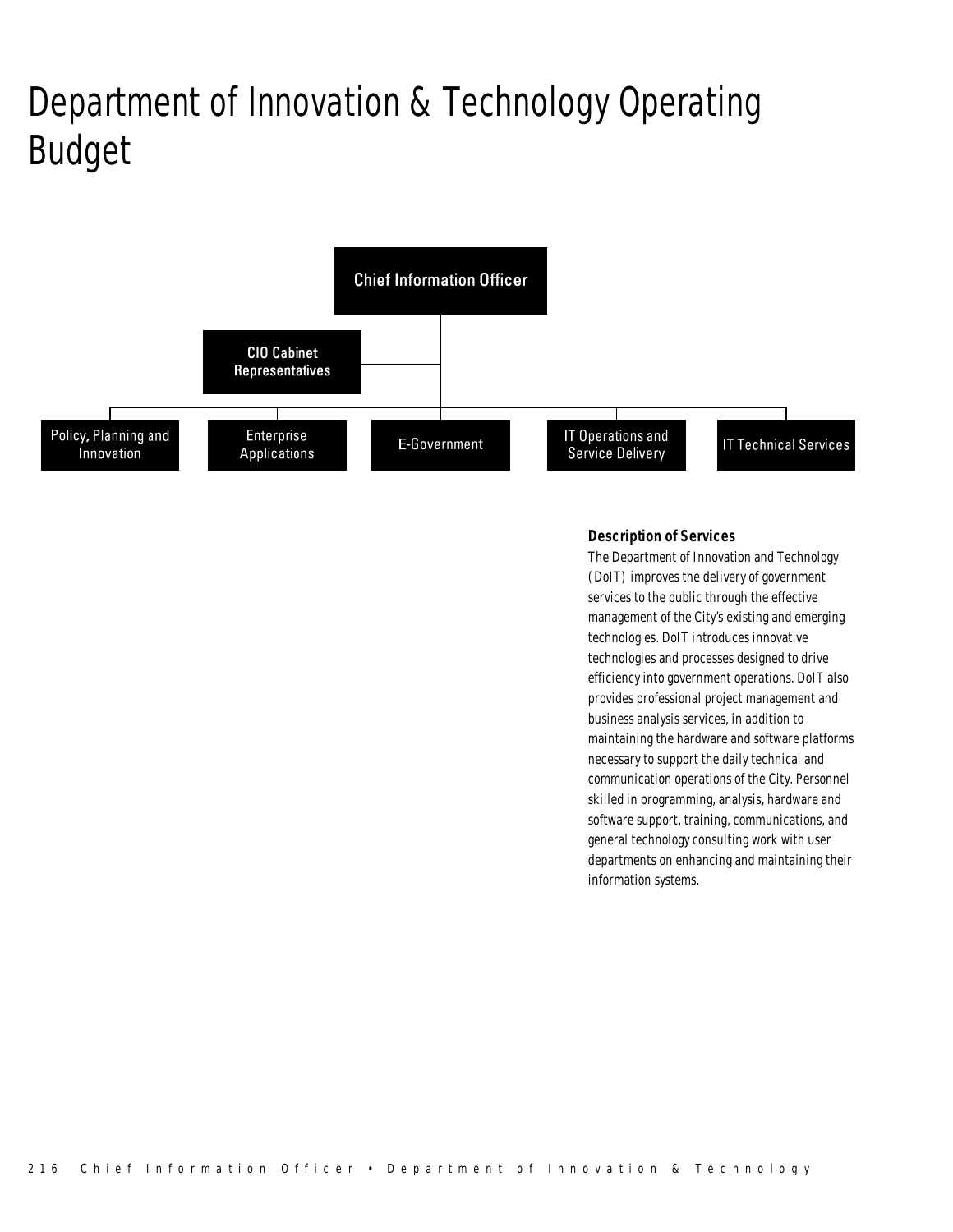## Department History

| <b>Personnel Services</b>       |                                                                                                                                                                                                                                                                                                      | FY09 Expenditure                                                                            | FY10 Expenditure                                                                                                  | FY11 Appropriation                                                                                                                 | FY12 Adopted                                                                                                                     | Inc/Dec 11 vs 12                                                                                                                 |
|---------------------------------|------------------------------------------------------------------------------------------------------------------------------------------------------------------------------------------------------------------------------------------------------------------------------------------------------|---------------------------------------------------------------------------------------------|-------------------------------------------------------------------------------------------------------------------|------------------------------------------------------------------------------------------------------------------------------------|----------------------------------------------------------------------------------------------------------------------------------|----------------------------------------------------------------------------------------------------------------------------------|
|                                 | 51000 Permanent Employees<br>51100 Emergency Employees<br>51200 Overtime<br>51600 Unemployment Compensation<br>51700 Workers' Compensation<br><b>Total Personnel Services</b>                                                                                                                        | 8,474,193<br>$\mathbf 0$<br>201,431<br>200<br>$\overline{0}$<br>8,675,824                   | 8,630,976<br>$\mathbf 0$<br>226,419<br>12,121<br>0<br>8,869,516                                                   | 9,638,203<br>$\mathbf 0$<br>175,370<br>$\mathbf 0$<br>$\overline{0}$<br>9,813,573                                                  | 9,675,719<br>0<br>175,370<br>$\mathbf 0$<br>$\mathbf{0}$<br>9,851,089                                                            | 37,516<br>$\mathbf{0}$<br>$\overline{0}$<br>$\overline{0}$<br>$\Omega$<br>37,516                                                 |
| <b>Contractual Services</b>     |                                                                                                                                                                                                                                                                                                      | FY09 Expenditure                                                                            | FY10 Expenditure                                                                                                  | FY11 Appropriation                                                                                                                 | FY12 Adopted                                                                                                                     | Inc/Dec 11 vs 12                                                                                                                 |
|                                 | 52100 Communications<br>52200 Utilities<br>52400 Snow Removal<br>52500 Garbage/Waste Removal<br>52600 Repairs Buildings & Structures<br>52700 Repairs & Service of Equipment<br>52800 Transportation of Persons<br>52900 Contracted Services<br><b>Total Contractual Services</b>                    | 224,211<br>0<br>$\overline{0}$<br>0<br>0<br>439,594<br>18,511<br>4,153,801<br>4,836,117     | 193,094<br>0<br>$\overline{0}$<br>0<br>$\theta$<br>520,620<br>19,437<br>4,504,920<br>5,238,071                    | 202,949<br>0<br>$\overline{0}$<br>$\overline{0}$<br>$\theta$<br>611,900<br>22,500<br>2,443,700<br>3,281,049                        | 175,649<br>$\mathbf{0}$<br>$\overline{0}$<br>$\mathbf{0}$<br>$\mathbf{0}$<br>1,225,650<br>29,000<br>2,738,960<br>4,169,259       | $-27,300$<br>$\mathbf{0}$<br>$\overline{0}$<br>$\overline{0}$<br>$\overline{0}$<br>613,750<br>6,500<br>295,260<br>888,210        |
| <b>Supplies &amp; Materials</b> |                                                                                                                                                                                                                                                                                                      | FY09 Expenditure                                                                            | FY10 Expenditure                                                                                                  | FY11 Appropriation                                                                                                                 | FY12 Adopted                                                                                                                     | Inc/Dec 11 vs 12                                                                                                                 |
| <b>Current Chgs &amp; Oblig</b> | 53000 Auto Energy Supplies<br>53200 Food Supplies<br>53400 Custodial Supplies<br>53500 Med, Dental, & Hosp Supply<br>53600 Office Supplies and Materials<br>53700 Clothing Allowance<br>53800 Educational Supplies & Mat<br>53900 Misc Supplies & Materials<br><b>Total Supplies &amp; Materials</b> | 609<br>0<br>0<br>$\overline{0}$<br>41,806<br>0<br>0<br>26,736<br>69,151<br>FY09 Expenditure | 510<br>0<br>$\mathbf{0}$<br>$\overline{0}$<br>76,341<br>$\mathbf 0$<br>0<br>32,104<br>108,955<br>FY10 Expenditure | 1,600<br>$\theta$<br>$\overline{0}$<br>$\theta$<br>45,200<br>$\mathbf 0$<br>$\mathbf{0}$<br>37,000<br>83,800<br>FY11 Appropriation | 2,027<br>$\mathbf 0$<br>$\mathbf 0$<br>$\mathbf{0}$<br>51,200<br>$\mathbf 0$<br>$\mathbf{0}$<br>37,750<br>90,977<br>FY12 Adopted | 427<br>$\mathbf{0}$<br>$\overline{0}$<br>$\overline{0}$<br>6,000<br>$\theta$<br>$\mathbf{0}$<br>750<br>7,177<br>Inc/Dec 11 vs 12 |
|                                 | 54300 Workers' Comp Medical<br>54400 Legal Liabilities<br>54500 Aid To Veterans<br>54600 Current Charges H&I<br>54700 Indemnification<br>54900 Other Current Charges<br>Total Current Chgs & Oblig                                                                                                   | $\boldsymbol{0}$<br>0<br>0<br>0<br>$\Omega$<br>4,992,746<br>4,992,746                       | $\mathbf 0$<br>$\overline{0}$<br>$\theta$<br>0<br>$\theta$<br>3,585,036<br>3,585,036                              | $\boldsymbol{0}$<br>$\overline{0}$<br>$\overline{0}$<br>$\overline{0}$<br>$\theta$<br>4,998,309<br>4,998,309                       | $\boldsymbol{0}$<br>$\mathbf{0}$<br>$\Omega$<br>$\mathbf{0}$<br>$\Omega$<br>5,491,055<br>5,491,055                               | $\mathbf 0$<br>$\mathbf 0$<br>$\overline{0}$<br>$\overline{0}$<br>$\Omega$<br>492,746<br>492,746                                 |
| Equipment                       |                                                                                                                                                                                                                                                                                                      | FY09 Expenditure                                                                            | FY10 Expenditure                                                                                                  | FY11 Appropriation                                                                                                                 | FY12 Adopted                                                                                                                     | Inc/Dec 11 vs 12                                                                                                                 |
|                                 | 55000 Automotive Equipment<br>55400 Lease/Purchase<br>55600 Office Furniture & Equipment<br>55900 Misc Equipment<br><b>Total Equipment</b>                                                                                                                                                           | 0<br>186,907<br>$\mathbf 0$<br>756,633<br>943,540                                           | $\mathbf 0$<br>307,000<br>$\boldsymbol{0}$<br>1,229,351<br>1,536,351                                              | $\mathbf 0$<br>369,945<br>$\theta$<br>68,000<br>437,945                                                                            | $\mathbf 0$<br>375,104<br>0<br>76,000<br>451,104                                                                                 | $\theta$<br>5,159<br>$\overline{0}$<br>8,000<br>13,159                                                                           |
| Other                           |                                                                                                                                                                                                                                                                                                      | FY09 Expenditure                                                                            | FY10 Expenditure                                                                                                  | FY11 Appropriation                                                                                                                 | FY12 Adopted                                                                                                                     | Inc/Dec 11 vs 12                                                                                                                 |
|                                 | 56200 Special Appropriation<br>57200 Structures & Improvements<br>58000 Land & Non-Structure<br><b>Total Other</b>                                                                                                                                                                                   | $\boldsymbol{0}$<br>0<br>0<br>0                                                             | 0<br>$\mathbf 0$<br>0<br>0                                                                                        | $\overline{0}$<br>$\theta$<br>0<br>0                                                                                               | $\boldsymbol{0}$<br>$\mathbf 0$<br>$\mathbf{0}$<br>0                                                                             | 0<br>0<br>0<br>0                                                                                                                 |
|                                 | <b>Grand Total</b>                                                                                                                                                                                                                                                                                   | 19,517,378                                                                                  | 19,337,929                                                                                                        | 18,614,676                                                                                                                         | 20,053,484                                                                                                                       | 1,438,808                                                                                                                        |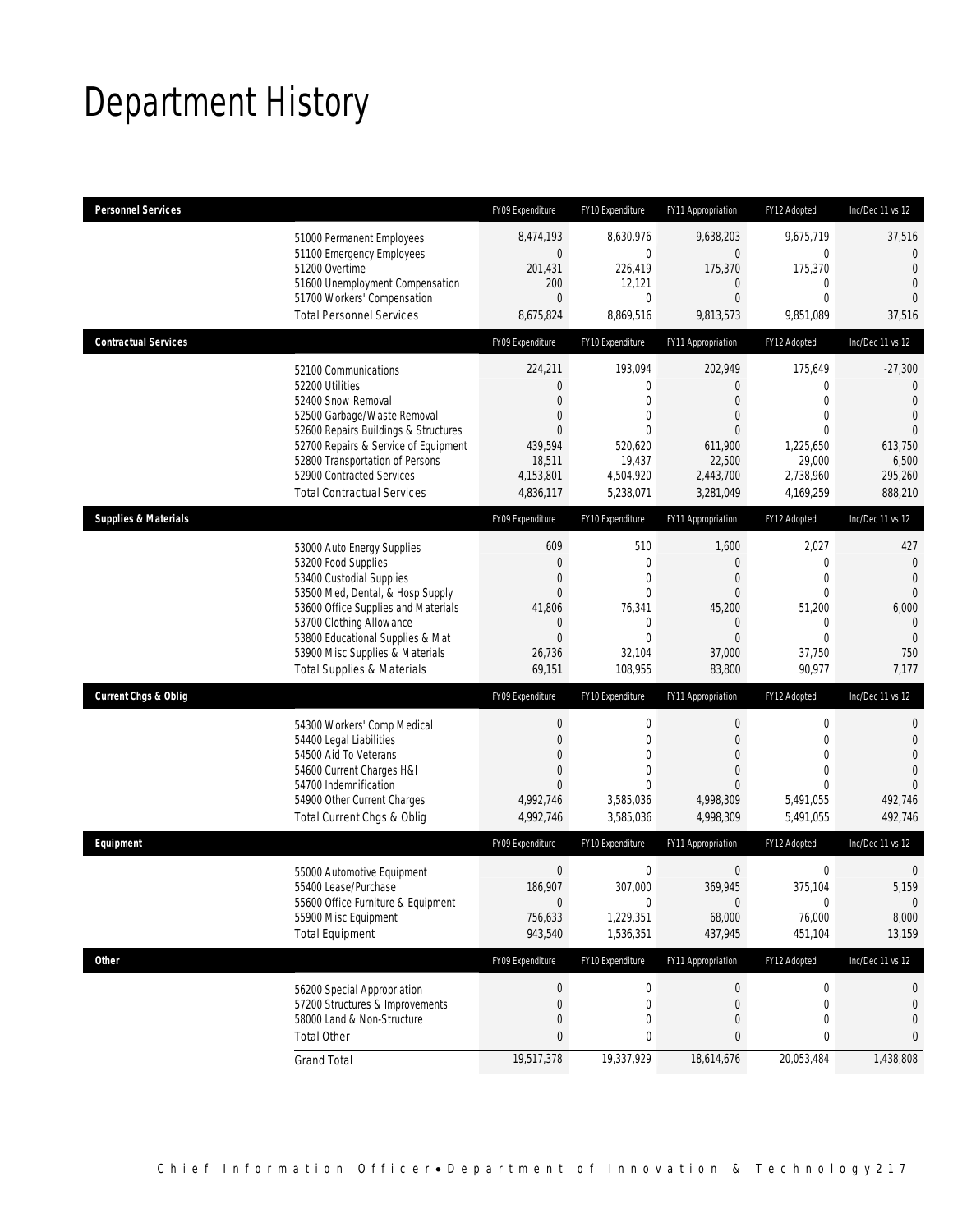## Department Personnel

| Title                           | Union<br>Code   | Grade           | Position | FY12 Salary | Title                          | Union<br>Code   | Grade           | Position | FY12 Salary |
|---------------------------------|-----------------|-----------------|----------|-------------|--------------------------------|-----------------|-----------------|----------|-------------|
| Dir Of MIS                      | CDH             | <b>NG</b>       | 1.00     | 155,726     | Prin Data Proc Systems Analyst | SE <sub>1</sub> | 10              | 9.00     | 828,718     |
| Supv-Stat Mach Op&Vtl Stat(Dpu  | SU <sub>4</sub> | 15              | 1.00     | 57,171      | Data Proc Proj Mgr (Asn Svc)   | SE <sub>1</sub> | 10 <sup>°</sup> | 2.00     | 173,560     |
| Sr Programmer                   | SU <sub>4</sub> | 15              | 1.00     | 41,801      | Sr Data Proc Systems Anl I     | SE <sub>1</sub> | 09              | 1.00     | 65,755      |
| Data Proc Equip Tech (Mis/Dpu   | SU <sub>4</sub> | 15              | 9.00     | 503,939     | Sr Data Proc Sys Analyst       | SE <sub>1</sub> | 08              | 27.00    | 2,048,811   |
| Mgmt Analyst                    | SU4             | 15              | 1.00     | 50,661      | Manager-Data Proc (Netwk Spec) | SE <sub>1</sub> | 08              | 2.00     | 162,777     |
| Exec Asst (Mgmt Info Svcs)      | EXM             | 14              | 5.00     | 535.668     | Sr Admin An (Asd/Cable)        | SE <sub>1</sub> | 08              | 1.00     | 87.083      |
| Sr Computer Operator            | SU <sub>4</sub> | 13              | 1.00     | 47.019      | Data Proc Sys Analyst I        | SE <sub>1</sub> | 07              | 2.00     | 159,353     |
| <b>Head Clerk</b>               | SU <sub>4</sub> | 12              | 1.00     | 37.550      | Prin Research Analyst          | SE <sub>1</sub> | 06              | 1.00     | 72.511      |
| Exec Asst(Management Serv, Asd) | <b>EXM</b>      | 12              | 2.00     | 222,890     | DP Sys Analyst                 | SE <sub>1</sub> | 06              | 19.00    | 1,252,355   |
| <b>Exec Assistant</b>           | SF <sub>1</sub> | 12              | 2.00     | 222,890     | Manager-DataProcessing         | SE <sub>1</sub> | 06              | 1.00     | 72,511      |
| Prin Dp Sys Anl-DP              | SE <sub>1</sub> | 11              | 10.00    | 1,029,632   | ManagementAnalyst(Asd/Admin)   | SE <sub>1</sub> | 06              | 1.00     | 52,064      |
| Sr Data Proc Sys AnI(Ads/Dpu)   | SE <sub>1</sub> | 10 <sup>°</sup> | 19.00    | 1,880,354   | <b>Executive Secretary</b>     | SE <sub>1</sub> | 06              | 1.00     | 72.511      |
|                                 |                 |                 |          |             | Asst Manager-DataProcessing    | SE <sub>1</sub> | 04              | 6.00     | 345,506     |

| ັ<br>ັ                       |     |            |
|------------------------------|-----|------------|
| <b>Total</b>                 | 126 | 10,178,818 |
| <b>Adjustments</b>           |     |            |
| <b>Differential Payments</b> |     | υ          |
| Other                        |     | 123,055    |
| Chargebacks                  |     | $-14,644$  |
| <b>Salary Savings</b>        |     | $-611,509$ |
| <b>FY12 Total Request</b>    |     | 9,675,720  |
|                              |     |            |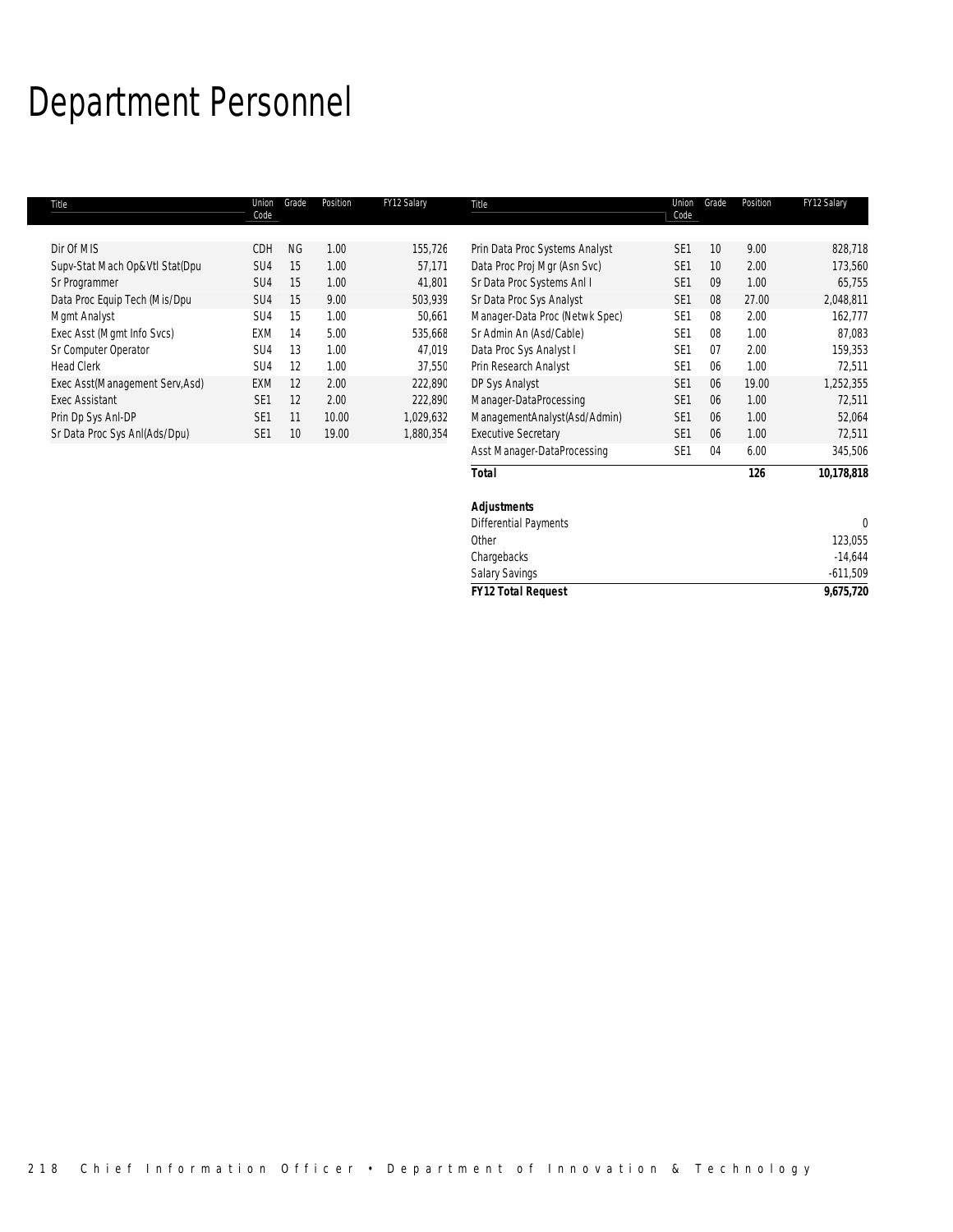## External Funds History

| <b>Personnel Services</b>                                                    | FY09 Expenditure              | FY10 Expenditure            | FY11 Appropriation    | FY12 Adopted                | Inc/Dec 11 vs 12                 |
|------------------------------------------------------------------------------|-------------------------------|-----------------------------|-----------------------|-----------------------------|----------------------------------|
| 51000 Permanent Employees                                                    | $\boldsymbol{0}$              | $\boldsymbol{0}$            | 28,085                | 360,317                     | 332,232                          |
| 51100 Emergency Employees                                                    | $\boldsymbol{0}$              | $\mathbf 0$                 | 0                     | $\mathbf{0}$                | $\overline{0}$                   |
| 51200 Overtime                                                               | $\mathbf 0$                   | 0                           | $\boldsymbol{0}$      | 136,364                     | 136,634                          |
| 51300 Part Time Employees                                                    | 0                             | 0                           | 0                     | $\mathbf{0}$                | $\mathbf{0}$                     |
| 51400 Health Insurance<br>51500 Pension & Annunity                           | $\Omega$<br>0                 | 0<br>0                      | 0<br>0                | $\mathbf{0}$<br>$\mathbf 0$ | $\overline{0}$<br>$\overline{0}$ |
| 51600 Unemployment Compensation                                              | 0                             | 0                           | $\overline{0}$        | $\mathbf{0}$                | $\overline{0}$                   |
| 51700 Workers' Compensation                                                  | $\mathbf 0$                   | $\overline{0}$              | $\overline{0}$        | $\mathbf{0}$                | $\overline{0}$                   |
| 51800 Indirect Costs                                                         | 0                             | 0                           | 0                     | $\mathbf{0}$                | $\overline{0}$                   |
| 51900 Medicare                                                               | $\mathbf 0$                   | 0                           | $\overline{0}$        | $\overline{0}$              | $\Omega$                         |
| <b>Total Personnel Services</b>                                              | 0                             | 0                           | 28,085                | 496,681                     | 468,596                          |
| <b>Contractual Services</b>                                                  | FY09 Expenditure              | FY10 Expenditure            | FY11 Appropriation    | FY12 Adopted                | Inc/Dec 11 vs 12                 |
| 52100 Communications                                                         | $\boldsymbol{0}$              | $\boldsymbol{0}$            | $\boldsymbol{0}$      | $\boldsymbol{0}$            | $\mathbf 0$                      |
| 52200 Utilities                                                              | $\boldsymbol{0}$              | $\mathbf 0$                 | $\boldsymbol{0}$      | $\mathbf 0$                 | $\mathbf 0$                      |
| 52400 Snow Removal                                                           | $\Omega$                      | 0                           | $\overline{0}$        | $\overline{0}$              | $\overline{0}$                   |
| 52500 Garbage/Waste Removal                                                  | 0                             | 0                           | 0                     | $\mathbf{0}$                | $\overline{0}$                   |
| 52600 Repairs Buildings & Structures<br>52700 Repairs & Service of Equipment | 0<br>$\mathbf 0$              | $\mathbf{0}$<br>$\mathbf 0$ | 0<br>$\boldsymbol{0}$ | $\mathbf 0$<br>$\mathbf{0}$ | $\mathbf 0$<br>$\overline{0}$    |
| 52800 Transportation of Persons                                              | 0                             | $\mathbf 0$                 | $\overline{0}$        | $\mathbf{0}$                | $\Omega$                         |
| 52900 Contracted Services                                                    | 0                             | $\mathbf 0$                 | 842,021               | 1,505,362                   | 663,341                          |
| <b>Total Contractual Services</b>                                            | $\pmb{0}$                     | 0                           | 842,021               | 1,505,362                   | 663,341                          |
| <b>Supplies &amp; Materials</b>                                              | FY09 Expenditure              | FY10 Expenditure            | FY11 Appropriation    | FY12 Adopted                | Inc/Dec 11 vs 12                 |
| 53000 Auto Energy Supplies                                                   | $\boldsymbol{0}$              | $\boldsymbol{0}$            | $\boldsymbol{0}$      | $\boldsymbol{0}$            | $\mathbf{0}$                     |
| 53200 Food Supplies                                                          | $\mathbf 0$                   | $\mathbf 0$                 | $\mathbf 0$           | $\mathbf 0$                 | $\mathbf 0$                      |
| 53400 Custodial Supplies                                                     | 0                             | 0                           | $\overline{0}$        | $\overline{0}$              | $\mathbf{0}$                     |
| 53500 Med, Dental, & Hosp Supply                                             | 0                             | $\mathbf 0$                 | $\mathbf 0$           | $\mathbf 0$                 | $\overline{0}$                   |
| 53600 Office Supplies and Materials                                          | 0                             | $\mathbf{0}$                | 0                     | $\mathbf{0}$                | $\mathbf 0$                      |
| 53700 Clothing Allowance                                                     | $\mathbf 0$                   | $\mathbf{0}$                | $\overline{0}$        | $\mathbf 0$                 | $\overline{0}$                   |
| 53900 Misc Supplies & Materials<br><b>Total Supplies &amp; Materials</b>     | 0<br>0                        | 0<br>$\mathbf 0$            | 0<br>0                | $\mathbf 0$<br>0            | $\overline{0}$<br>$\mathbf{0}$   |
|                                                                              |                               |                             |                       |                             |                                  |
| <b>Current Chgs &amp; Oblig</b>                                              | FY09 Expenditure              | FY10 Expenditure            | FY11 Appropriation    | FY12 Adopted                | Inc/Dec 11 vs 12                 |
| 54300 Workers' Comp Medical                                                  | $\boldsymbol{0}$              | $\boldsymbol{0}$            | $\mathbf 0$           | $\mathbf 0$                 | 0                                |
| 54400 Legal Liabilities                                                      | $\mathbf 0$                   | $\mathbf 0$                 | $\mathbf 0$           | $\mathbf 0$                 | $\mathbf{0}$                     |
| 54600 Current Charges H&I<br>54700 Indemnification                           | $\mathbf 0$<br>$\overline{0}$ | $\mathbf 0$<br>0            | $\overline{0}$<br>0   | $\mathbf{0}$<br>$\Omega$    | $\overline{0}$<br>$\Omega$       |
| 54900 Other Current Charges                                                  | 0                             | 0                           | 680,217               | 451,938                     | $-228,279$                       |
| Total Current Chgs & Oblig                                                   | $\mathbf{0}$                  | 0                           | 680,217               | 451,938                     | $-228,279$                       |
| Eauipment                                                                    | FY09 Expenditure              | FY10 Expenditure            | FY11 Appropriation    | FY12 Adopted                | Inc/Dec 11 vs 12                 |
|                                                                              | $\mathbf 0$                   | 0                           | $\mathbf 0$           | $\mathbf 0$                 |                                  |
| 55000 Automotive Equipment<br>55400 Lease/Purchase                           | $\boldsymbol{0}$              | 0                           | $\boldsymbol{0}$      | $\mathbf{0}$                | 0<br>$\mathbf{0}$                |
| 55600 Office Furniture & Equipment                                           | $\boldsymbol{0}$              | $\boldsymbol{0}$            | $\boldsymbol{0}$      | $\boldsymbol{0}$            | $\overline{0}$                   |
| 55900 Misc Equipment                                                         | $\boldsymbol{0}$              | 0                           | 875,559               | 798,279                     | $-77,280$                        |
| <b>Total Equipment</b>                                                       | 0                             | 0                           | 875,559               | 798,279                     | $-77,280$                        |
| <b>Other</b>                                                                 | FY09 Expenditure              | FY10 Expenditure            | FY11 Appropriation    | FY12 Adopted                | Inc/Dec 11 vs 12                 |
| 56200 Special Appropriation                                                  | $\boldsymbol{0}$              | $\boldsymbol{0}$            | $\boldsymbol{0}$      | $\boldsymbol{0}$            | $\mathbf 0$                      |
| 57200 Structures & Improvements                                              | $\boldsymbol{0}$              | $\boldsymbol{0}$            | $\boldsymbol{0}$      | $\mathbf 0$                 | $\mathbf{0}$                     |
| 58000 Land & Non-Structure                                                   | $\boldsymbol{0}$              | $\boldsymbol{0}$            | $\mathbf 0$           | $\mathbf 0$                 | $\mathbf 0$                      |
| <b>Total Other</b>                                                           | $\pmb{0}$                     | 0                           | 0                     | 0                           | $\mathbf{0}$                     |
| <b>Grand Total</b>                                                           | $\overline{0}$                | $\mathbf 0$                 | 2,425,882             | 3,252,260                   | 826,378                          |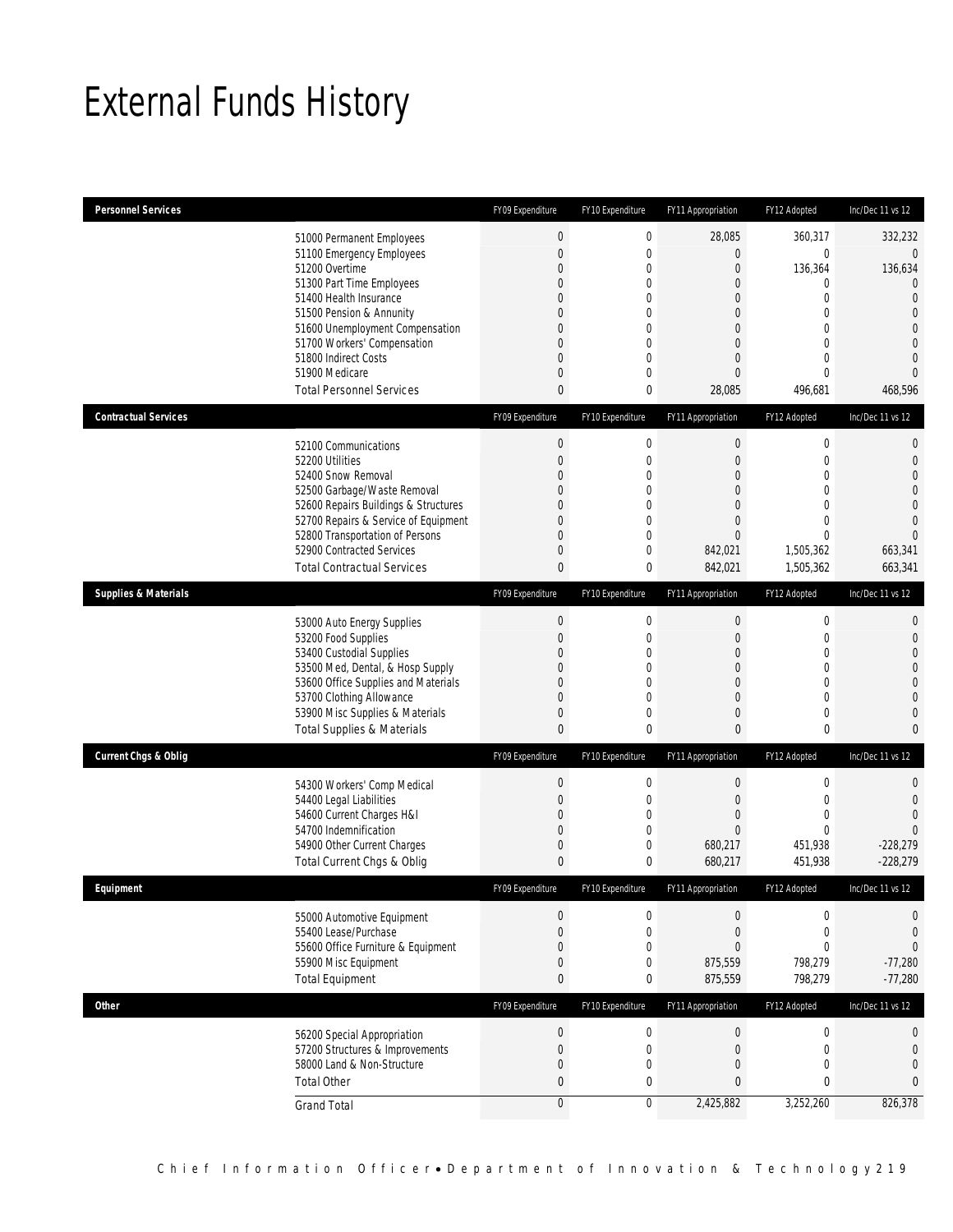## External Funds Personnel

| Title | Grade<br>Union<br>Code | Position | FY12 Salary | Title                    | Union<br>Code   | Grade | Position | FY12 Salary    |
|-------|------------------------|----------|-------------|--------------------------|-----------------|-------|----------|----------------|
|       |                        |          |             | Sr Data Proc Sys Analyst | SE <sub>1</sub> | 08    | 5.00     | 353,342        |
|       |                        |          |             | <b>Total</b>             |                 |       | 5        | 353,342        |
|       |                        |          |             | <b>Adjustments</b>       |                 |       |          |                |
|       |                        |          |             | Differential Payments    |                 |       |          | $\overline{0}$ |
|       |                        |          |             | Other                    |                 |       |          | 6,975          |
|       |                        |          |             | Chargebacks              |                 |       |          | $\mathbf{0}$   |
|       |                        |          |             | Salary Savings           |                 |       |          | $\overline{0}$ |
|       |                        |          |             | FY12 Total Request       |                 |       |          | 360,317        |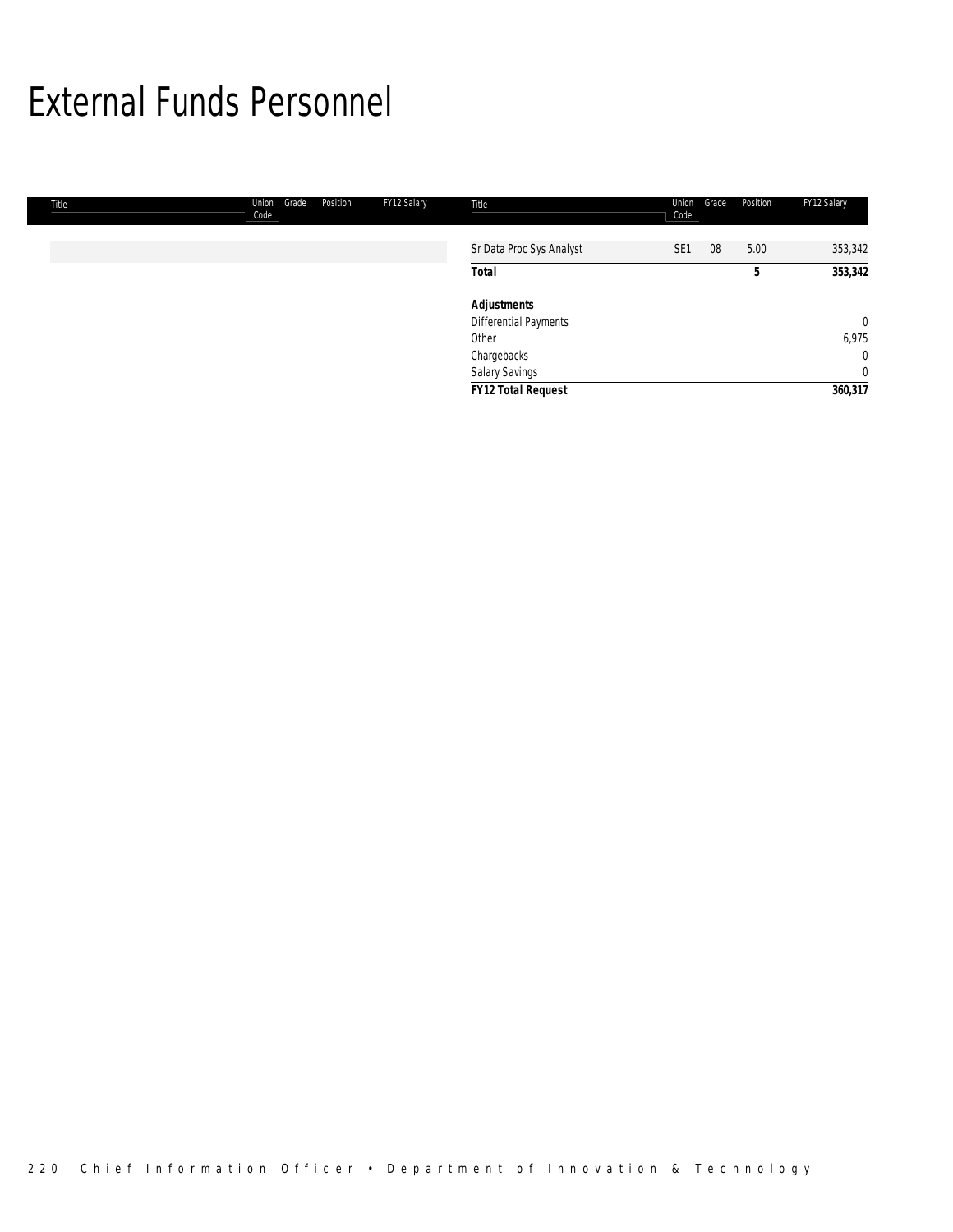## Program 1. Policy, Planning & Innovation

### *William G. Oates, Chief Information Officer Organization: 149100*

### *Program Description*

The Policy, Planning & Innovation program provides project management, business consulting services, and administrative support to agencies so that they can effectively develop and maintain new IT applications and improve service delivery through effective integration of innovative technology solutions.

| <b>Selected Service Indicators</b>  | Actual '09           | Actual '10           | Approp '11           | <b>Budget '12</b>    |
|-------------------------------------|----------------------|----------------------|----------------------|----------------------|
| Personnel Services<br>Non Personnel | 854.889<br>1.162.420 | 790.440<br>1.012.086 | 1.124.534<br>248,706 | 0.048.571<br>463,135 |
| Total                               | 2,017,309            | 1,802,526            | 1,373,240            | 1,511,706            |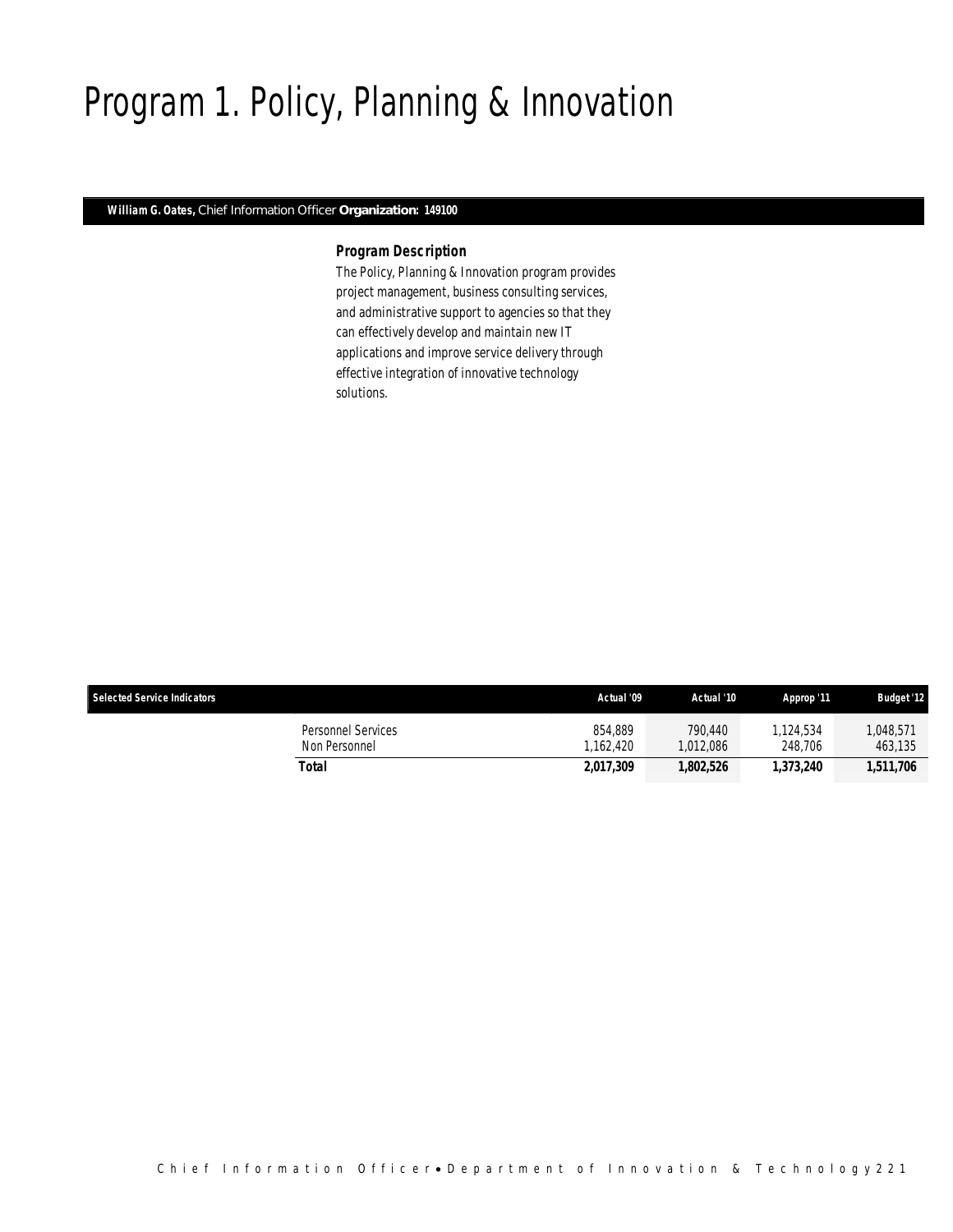## Program 2. Enterprise Applications

## *Georges Hawat, Manager Organization: 149200*

### *Program Description*

This program provides an integrated technology culture to select and develop information technologies that enable and support critical citywide, cross-cutting agency business processes. Enterprise programs include Geographic Information Systems (GIS), Enterprise Resource Planning (PeopleSoft), Constituent Relationship Management (CRM) Asset Management, Permitting, Tax and Youth and Human Services Systems.

### *Program Strategies*

• To deliver services adhering to performance standards.

| <b>Performance Measures</b>        |                                            | Actual '09             | Actual '10             | <b>Projected '11</b>   | Target '12             |
|------------------------------------|--------------------------------------------|------------------------|------------------------|------------------------|------------------------|
|                                    | % availability of SQL Database environment | 99%                    | 100%                   | 98%                    | 99%                    |
| <b>Selected Service Indicators</b> |                                            | Actual '09             | Actual '10             | Approp '11             | <b>Budget '12</b>      |
|                                    | <b>Personnel Services</b><br>Non Personnel | 3.750.602<br>4.447.518 | 1.800.871<br>2.767.074 | 3.821.027<br>4.501.925 | 4,117,855<br>4.837.963 |
|                                    | <b>Total</b>                               | 8,198,120              | 4,567,945              | 8,322,952              | 8,955,818              |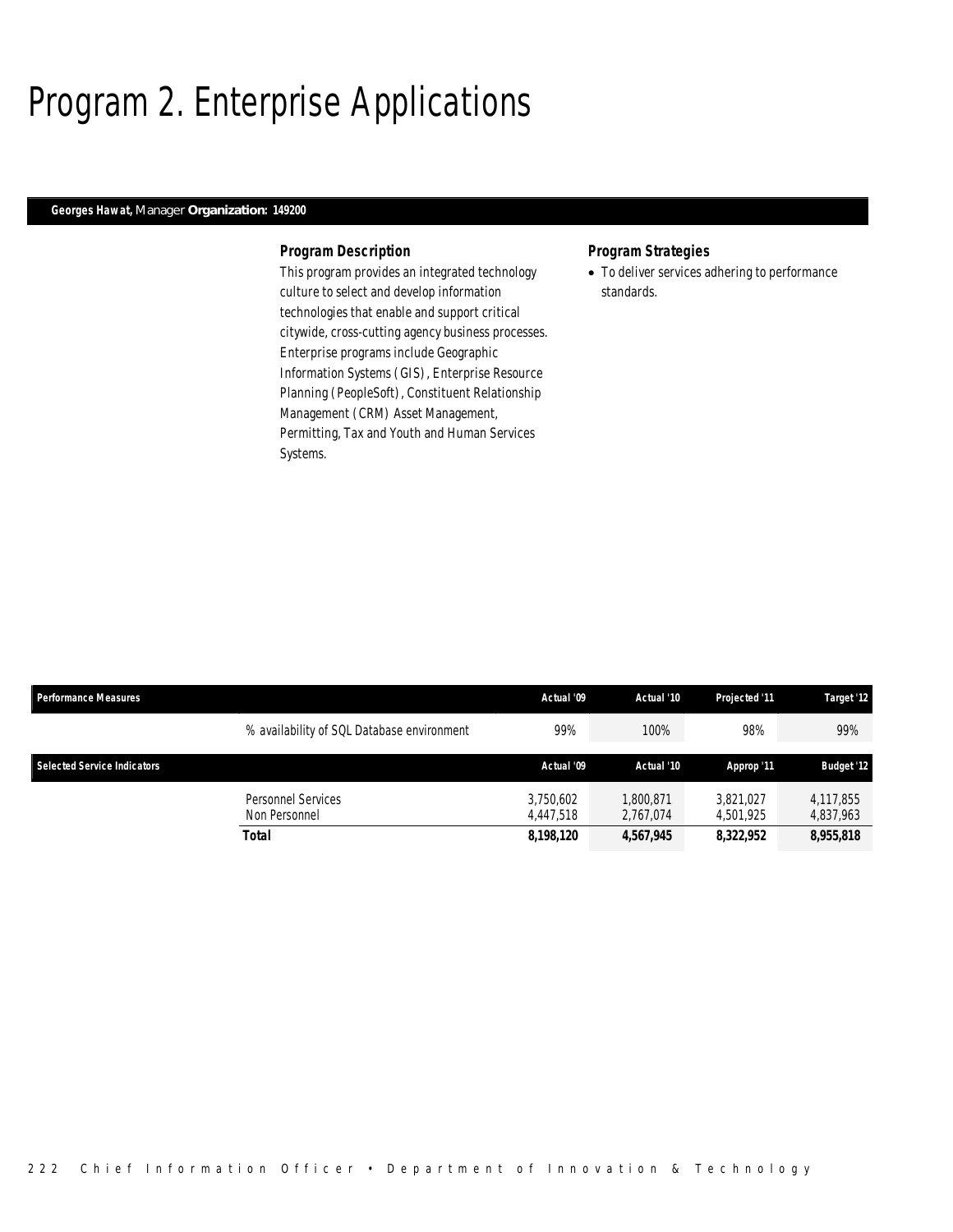## Program 3. eGovernment

## *Michael Lynch, Manager Organization: 149300*

### *Program Description*

This program provides constituents access to government from home "online instead of in line" through innovative web based eGovernment technologies. Oversees the City's cable franchise(s) by enforcing contractual and regulatory obligations for the operators. Also produces government and education access television and advocates for customers in disputes with cable operators.

## *Program Strategies*

- To expand eGovernment services.
- To provide for the public good by advancing development and access to new technologies and information.

| <b>Performance Measures</b>                                                                                                                           | Actual '09             | Actual '10             | Projected '11          | Target '12                    |
|-------------------------------------------------------------------------------------------------------------------------------------------------------|------------------------|------------------------|------------------------|-------------------------------|
| # unique visits to City's website<br>(cityofboston.gov)<br># visitors to the City's on-line event calendar<br>% of permits and licenses issued online | 7.646.708<br>4.078.318 | 9.235.279<br>5.037.500 | 9.621.061<br>3.309.594 | 9,000,000<br>4,000,000<br>75% |
| % uptime of City's website (cityofboston.gov)                                                                                                         |                        |                        |                        | 99%                           |
| Cable programs produced                                                                                                                               | 1,531                  | 2.388                  | 2.619                  | 2,400                         |
| <b>Selected Service Indicators</b>                                                                                                                    | Actual '09             | Actual '10             | Approp '11             | <b>Budget '12</b>             |
| <b>Personnel Services</b><br>Non Personnel                                                                                                            | 695.589<br>311.442     | 807.577<br>239,604     | 827.702<br>302.532     | 755.311<br>341,651            |
| Total                                                                                                                                                 | 1,007,031              | 1,047,181              | 1.130.234              | 1,096,962                     |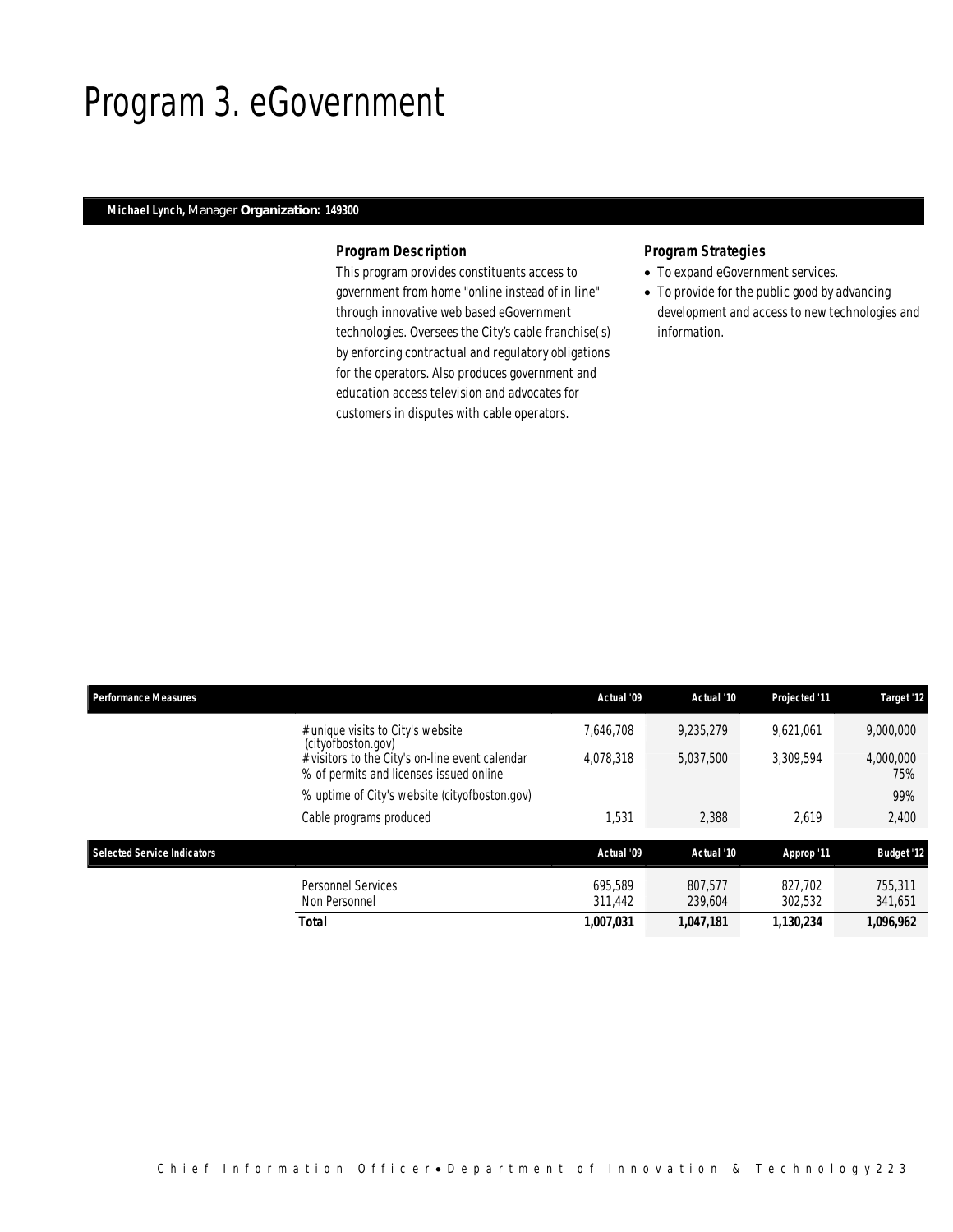## Program 4. IT Technical Services

### *David Nero, Manager Organization: 149400*

### *Program Description*

IT Technical Services is responsible for the development and maintenance of City technology systems, data storage, and networks. Functional areas include server and mainframe technology, network and telecommunications, security, and electronic communication services.

### *Program Strategies*

• To deliver services adhering to performance standards.

| <b>Performance Measures</b>        |                                                                 | Actual '09             | Actual '10             | Projected '11          | Target '12             |
|------------------------------------|-----------------------------------------------------------------|------------------------|------------------------|------------------------|------------------------|
|                                    | % availability of mainframe systems (including<br>DB2 database) | 99%                    | 100%                   | 99%                    | 99%                    |
| <b>Selected Service Indicators</b> |                                                                 | Actual '09             | Actual '10             | Approp '11             | <b>Budget '12</b>      |
|                                    | <b>Personnel Services</b><br>Non Personnel                      | 2,383,526<br>3,015,132 | 2.503.122<br>2,466,049 | 2.430.273<br>3,433,333 | 2,285,524<br>4,197,231 |
|                                    | <b>Total</b>                                                    | 5,398,658              | 4,969,171              | 5,863,606              | 6,482,755              |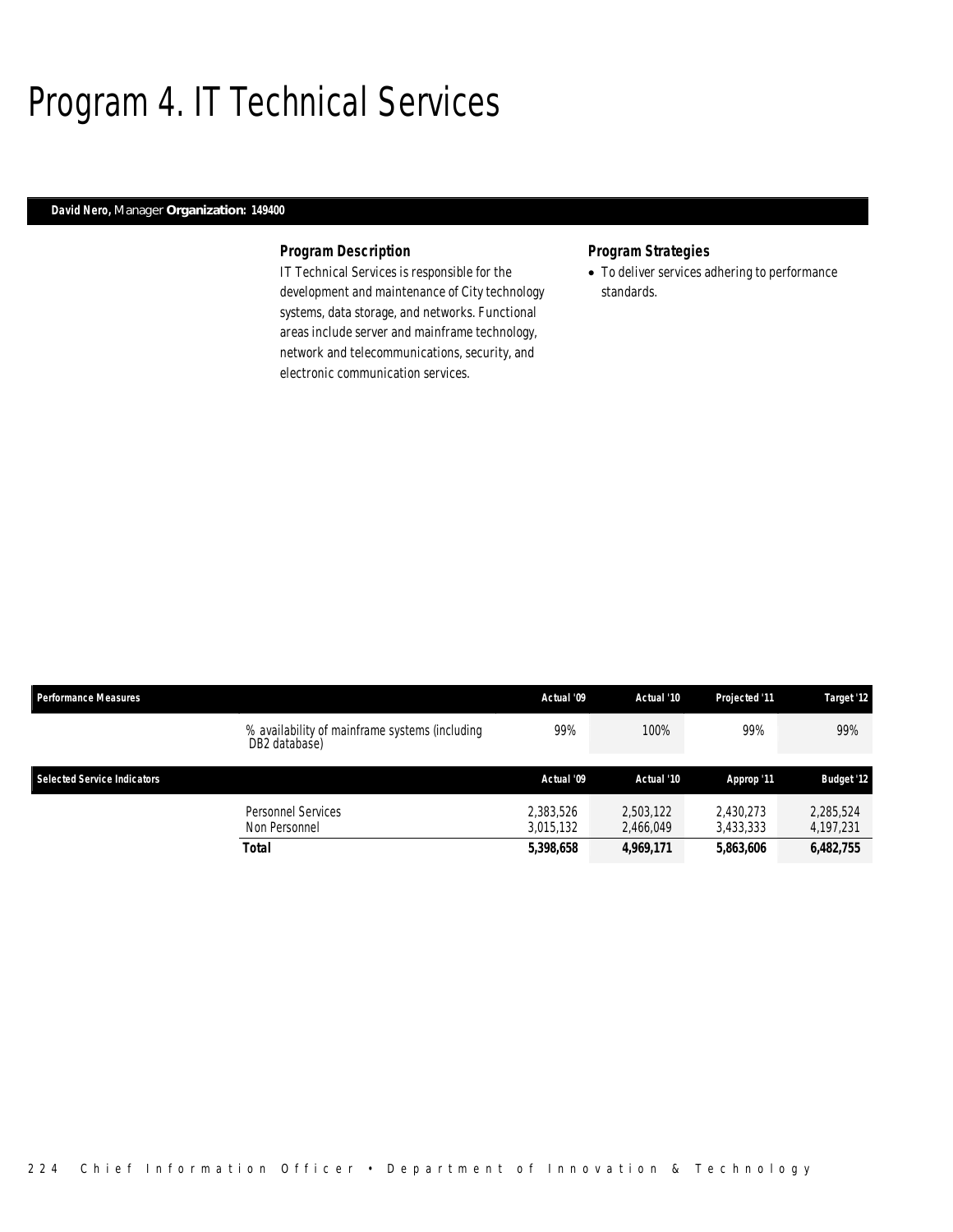## Program 5. IT Operations & Service Delivery

### *David Nero, Manager Organization: 149500*

### *Program Description*

IT Operations & Service Delivery provides data center facilities, application hosting services and associated service desk functions to City agencies so that agencies can focus on their core business and mission while running applications and storing and accessing data in a secure, stable, reliable, and cost-effective environment. The services performed include design, ordering, installation, configuration, deployment, and on-going maintenance, repair and upgrades of IT assets throughout the enterprise. Also responsible for the majority of IT backup and archiving services.

### *Program Strategies*

- To deliver services adhering to performance standards.
- To increase workforce access, knowledge and skills in the utilization of technology.

| <b>Performance Measures</b>        |                                                                                                                        | Actual '09                        | Actual '10                          | Projected '11                     | Target '12                      |
|------------------------------------|------------------------------------------------------------------------------------------------------------------------|-----------------------------------|-------------------------------------|-----------------------------------|---------------------------------|
|                                    | # of city employees completing technology<br>training courses<br>% of IT Service Desk work orders completed on<br>time | 299                               | 635                                 | 501<br>75%                        | 450<br>95%                      |
| <b>Selected Service Indicators</b> |                                                                                                                        | Actual '09                        | Actual '10                          | Approp '11                        | <b>Budget '12</b>               |
|                                    | Personnel Services<br>Non Personnel<br>Total                                                                           | 991.218<br>1,905,042<br>2,896,260 | 2.967.506<br>3,983,600<br>6,951,106 | 1,610,037<br>314,607<br>1,924,644 | 643,828<br>362,415<br>2,006,243 |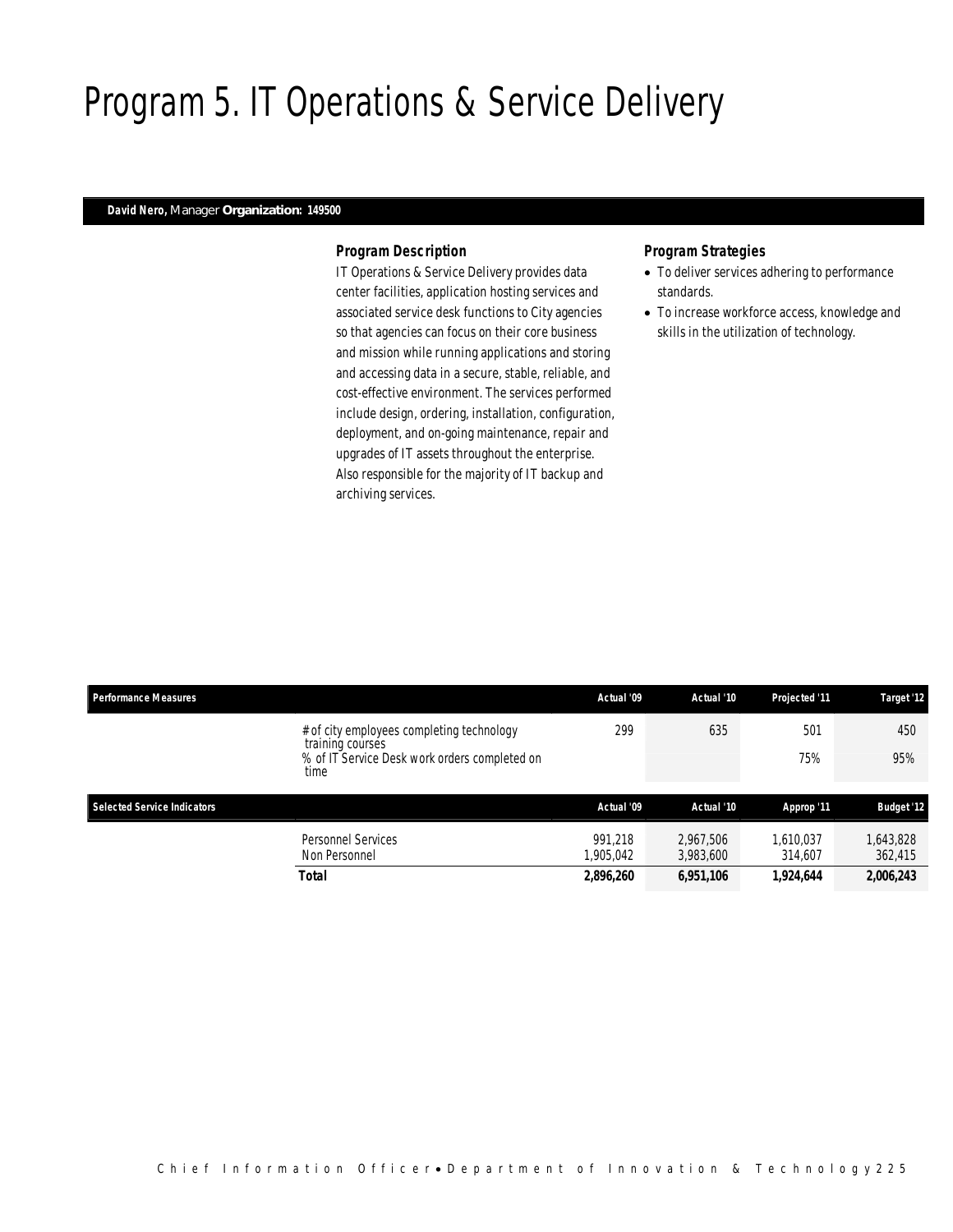## External Funds Projects

#### *ARRA - Boston Public Computing Center Grant*

#### *Project Mission*

Boston Broadband Community Computing Centers (ARRA- Stimulus Funding, Public Computing Center Grant) unites three community anchors: Boston Center for Youth and Families, Boston Housing Authority, and Boston Public Libraries to provide approximately 50 first rate public computing sites across the city. Over the next two years a 40% increase of computer services will be provided by the sites thanks to this grant.

#### *ARRA - Boston Sustainable Broadband Adoption*

#### *Project Mission*

Ì

To increase broadband adoption in low-income areas of the city, this ARRA grant funds three programs which combine training and technology distribution to address the needs of distinct populations. DoIT is partnering with Open Air Boston, Timothy Smith Network, and My Way Village to deliver services to students in public middle and high schools and their families, unemployed adults, and seniors living in three Boston Housing Authority developments. The grant was awarded in September 2010 and will be completed on August 31, 2013.

#### *BAIS Financials Upgrade*

#### *Project Mission*

To implement the PeoplesSoft Financials application upgrade based on adoption of leading practices for financial management, while improving customer support and maintaining appropriate controls and financial management. This upgrade is being funded with a combination of capital, Erate reimbursement and Indirect resources and is expected to be completed by the end of FY13.

#### *Public Computing Centers Trust*

#### *Project Mission*

The Public Computing Centers Trust Fund has been established as part of the cable television franchise revenue to provide matching funds to ARRA - Boston Public Computing Centers grant.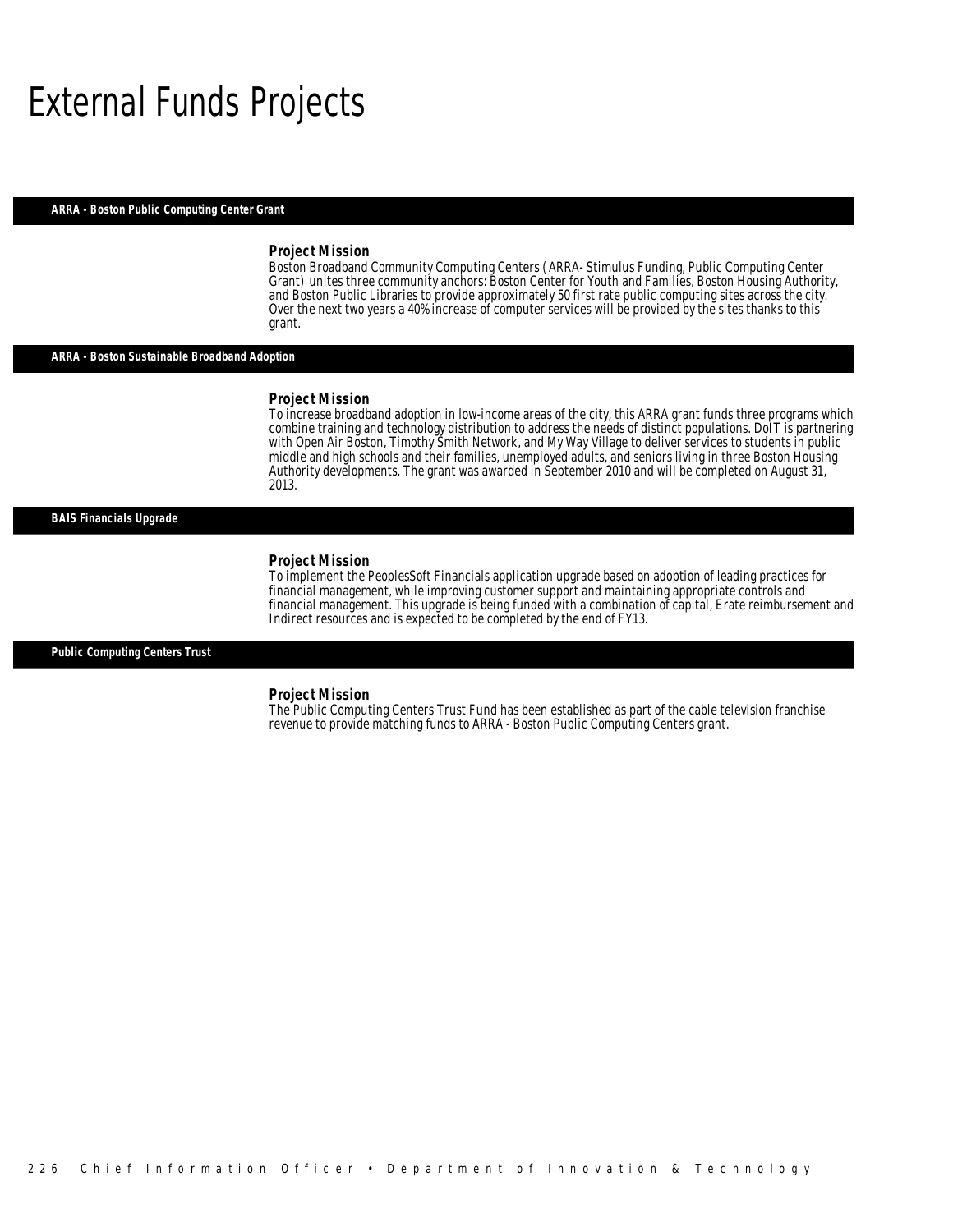## Department of Innovation & Technology Capital Budget

### *Overview*

Capital investment in technology enables the City to work more efficiently at a lower cost, to be more responsive to citizens and to provide convenience for Boston's residents, businesses and visitors. Ongoing and new initiatives will build upon this progress, ensuring the City remains competitive and coordinated in computer information and communication technology.

## *FY12 Major Initiatives*

- The Public Safety Technology initiative continues with the implementation of a new Computer Aided Dispatch (CAD) system.
- An effort to begin "narrow banding" the public safety radio systems by January 2013 as required by a Federal mandate is now underway.
- Implementation of an upgrade to the City's financial information system is underway with a July 2012 go-live target date.
- The Enterprise Permitting and Licensing implementation will extend into automating permits issued by the Transportation Department and the Public Works Department.
- The initial implementation of a new enterprise asset management system continues with DoIT staff working closely with the Public Works Street Lighting Division, the Boston Public Library and the Boston Fire Department.
- Upgrade and upkeep of the City's core technology infrastructure supporting City business functions.

| Capital Budget Expenditures |                         | Total Actual '09 | Total Actual '10 |                          | <b>Estimated '11 Total Projected '12</b> |
|-----------------------------|-------------------------|------------------|------------------|--------------------------|------------------------------------------|
|                             |                         |                  |                  |                          |                                          |
|                             | <b>Total Department</b> | 8.958.317        | 9.521.294        | <i><b>15,098,000</b></i> | <i><b>18,500,000</b></i>                 |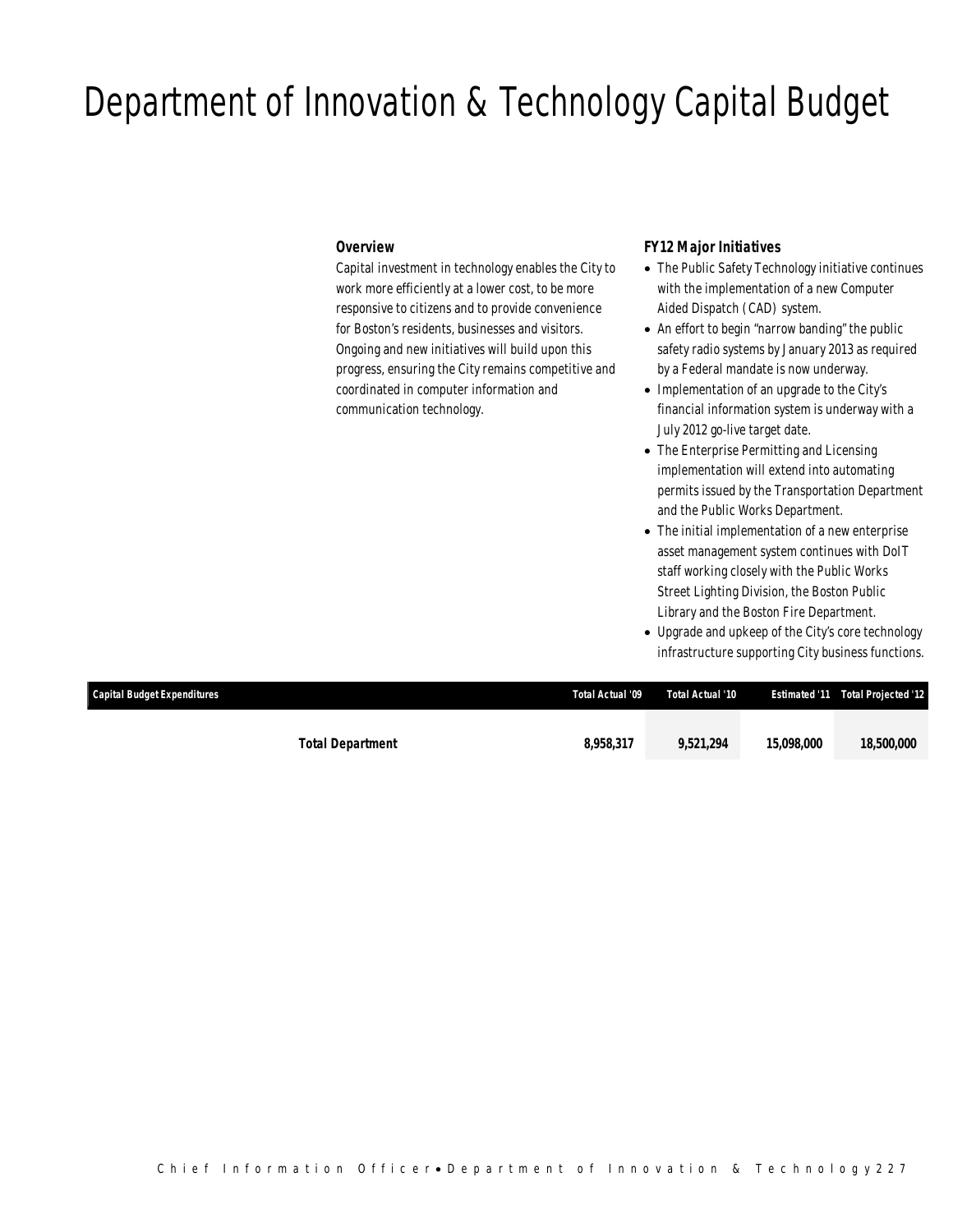### *ADMINISTRATION AND FINANCE: FINANCIAL SYSTEMS UPGRADE*

### *Project Mission*

Upgrade the BAIS Financial System. *Managing Department,* DoIT *Status,* Implementation Underway *Location,* NA *Operating Impact,* No

| <b>Authorizations</b> |                                          |           |             |             |             |           |
|-----------------------|------------------------------------------|-----------|-------------|-------------|-------------|-----------|
|                       |                                          |           |             |             | Non Capital |           |
| Source                |                                          | Existing  | <b>FY12</b> | Future      | Fund        | Total     |
|                       | City Capital                             | 7,500,000 | 0           | 0           | $\mathbf 0$ | 7,500,000 |
|                       | Grants/Other                             | 0         | $\Omega$    | 0           | 0           | 0         |
| Total                 |                                          | 7.500.000 | $\Omega$    | $\theta$    | $^{0}$      | 7.500.000 |
|                       | <b>Expenditures (Actual and Planned)</b> |           |             |             |             |           |
|                       |                                          | Thru      |             |             |             |           |
| Source                |                                          | 6/30/10   | <b>FY11</b> | <b>FY12</b> | FY13-16     | Total     |
|                       | City Capital                             | 205,000   | 2,415,125   | 4.300.000   | 579.875     | 7.500.000 |
|                       | Grants/Other                             | 0         |             | 0           | 0           | $\Omega$  |
| Total                 |                                          | 205,000   | 2,415,125   | 4.300.000   | 579.875     | 7.500.000 |

### *COMPUTER AIDED DISPATCH*

### *Project Mission*

Procure and implement a new computer aided dispatch system for Fire, Police and Emergency Medical Services. The project also includes the implementation of technology solutions for their record management systems requirements. *Managing Department,* DoIT *Status,* Implementation Underway *Location,* Citywide *Operating Impact,* No

| <b>Authorizations</b>                    |            |             |             |             |            |
|------------------------------------------|------------|-------------|-------------|-------------|------------|
|                                          |            |             |             | Non Capital |            |
| Source                                   | Existing   | <b>FY12</b> | Future      | Fund        | Total      |
| City Capital                             | 15,000,000 | 0           | 0           | $\mathbf 0$ | 15,000,000 |
| Grants/Other                             | 0          | 0           | 0           | 0           | 0          |
| Total                                    | 15,000,000 | 0           | 0           | $\theta$    | 15,000,000 |
| <b>Expenditures (Actual and Planned)</b> |            |             |             |             |            |
|                                          | Thru       |             |             |             |            |
| Source                                   | 6/30/10    | <b>FY11</b> | <b>FY12</b> | FY13-16     | Total      |
| City Capital                             | 269.151    | 2.600.000   | 3.500.000   | 8.630.849   | 15,000,000 |
| Grants/Other                             | 0          |             |             |             | $\left($   |
| Total                                    | 269.151    | 2.600.000   | 3,500,000   | 8.630.849   | 15,000,000 |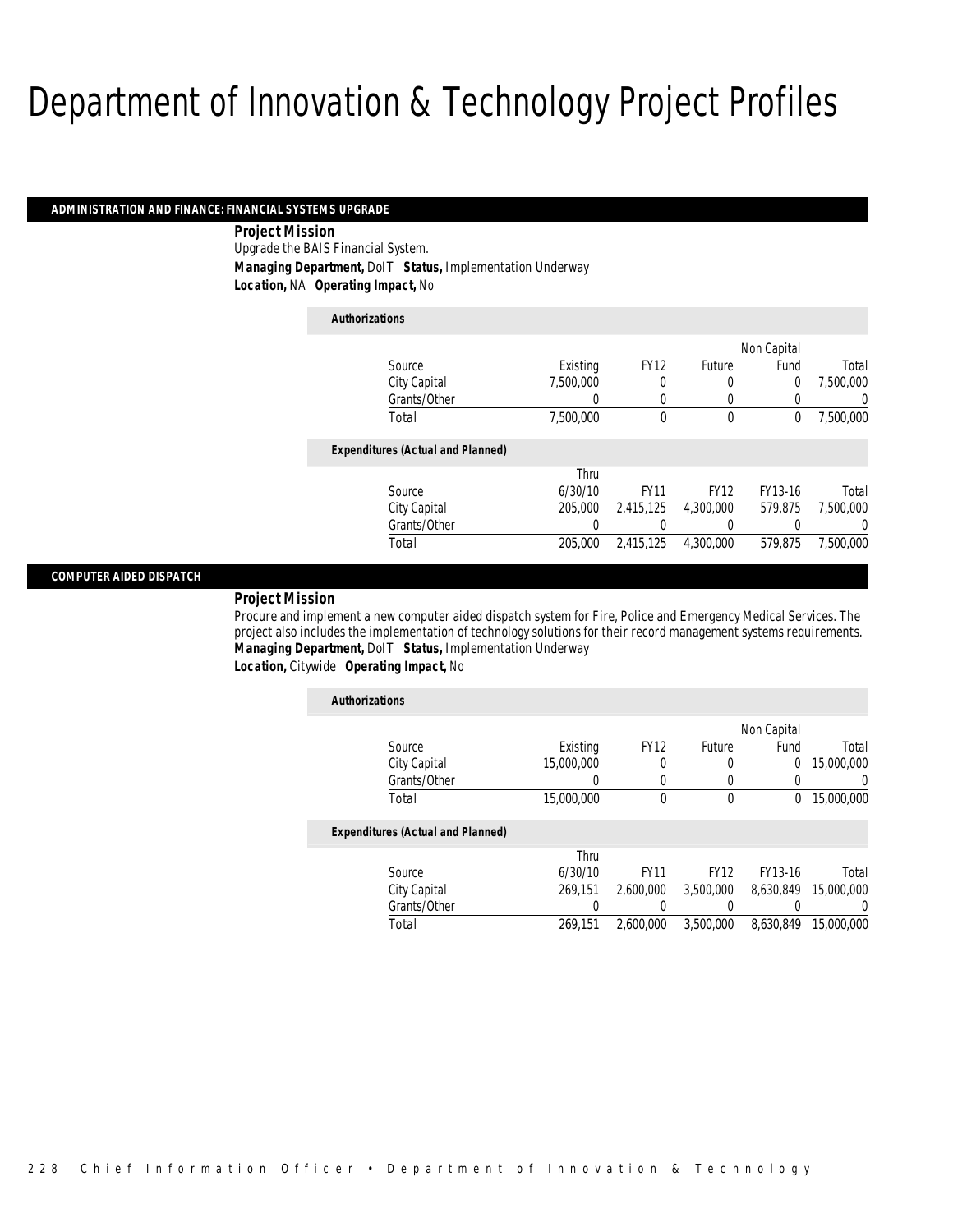#### *CORE TECHNOLOGY INFRASTRUCTURE*

### *Project Mission*

Install hardware platforms to run applications supporting City business; scope includes data center consolidation, server virtualization, business interruption planning, enterprise storage, network management. VoIP deployment and information security.

*Managing Department,* DoIT *Status,* Annual Program

*Location,* Citywide *Operating Impact,* Yes

| <b>Authorizations</b> |                                          |           |             |             |             |            |
|-----------------------|------------------------------------------|-----------|-------------|-------------|-------------|------------|
|                       |                                          |           |             |             | Non Capital |            |
|                       | Source                                   | Existing  | <b>FY12</b> | Future      | Fund        | Total      |
|                       | City Capital                             | 9.775.000 | 5,000,000   | 1,750,000   | 0           | 16,525,000 |
|                       | Grants/Other                             | 0         |             | 0           | 0           | $\left($   |
|                       | Total                                    | 9.775.000 | 5,000,000   | 1.750.000   | 0           | 16,525,000 |
|                       | <b>Expenditures (Actual and Planned)</b> |           |             |             |             |            |
|                       |                                          | Thru      |             |             |             |            |
|                       | Source                                   | 6/30/10   | <b>FY11</b> | <b>FY12</b> | FY13-16     | Total      |
|                       | City Capital                             | 4,432,163 | 4,000,000   | 4.000.000   | 4,092,837   | 16,525,000 |
|                       | Grants/Other                             | 0         | 0           | 0           | 0           | 0          |
|                       | Total                                    | 4.432.163 | 4,000,000   | 4.000.000   | 4.092.837   | 16,525,000 |

### *CRM/WOM AND CALL CENTER TECHNOLOGY*

#### *Project Mission*

Creation of an enterprise-wide Constituent Relationship Management (CRM) system and Work Order Management (WOM) application with enhanced call-center technology. Phase I deployment includes Parks, Public Works and Transportation departments.

*Managing Department,* DoIT *Status,* Complete

*Location,* Central Business District *Operating Impact,* Yes

| <b>Authorizations</b>                    |           |             |             |             |           |
|------------------------------------------|-----------|-------------|-------------|-------------|-----------|
|                                          |           |             |             | Non Capital |           |
| Source                                   | Existing  | <b>FY12</b> | Future      | Fund        | Total     |
| City Capital                             | 7.300.000 | 0           | 0           | $\mathbf 0$ | 7.300.000 |
| Grants/Other                             | 0         | 0           | 0           | 0           | 0         |
| Total                                    | 7,300,000 | 0           | $\mathbf 0$ | $\theta$    | 7.300.000 |
| <b>Expenditures (Actual and Planned)</b> |           |             |             |             |           |
|                                          | Thru      |             |             |             |           |
| Source                                   | 6/30/10   | <b>FY11</b> | <b>FY12</b> | FY13-16     | Total     |
| City Capital                             | 6,141,463 | 850,000     | $\Omega$    | 308.537     | 7.300.000 |
| Grants/Other                             | 0         | 0           | 0           |             | 0         |
| Total                                    | 6.141.463 | 850,000     | $\mathbf 0$ | 308.537     | 7.300.000 |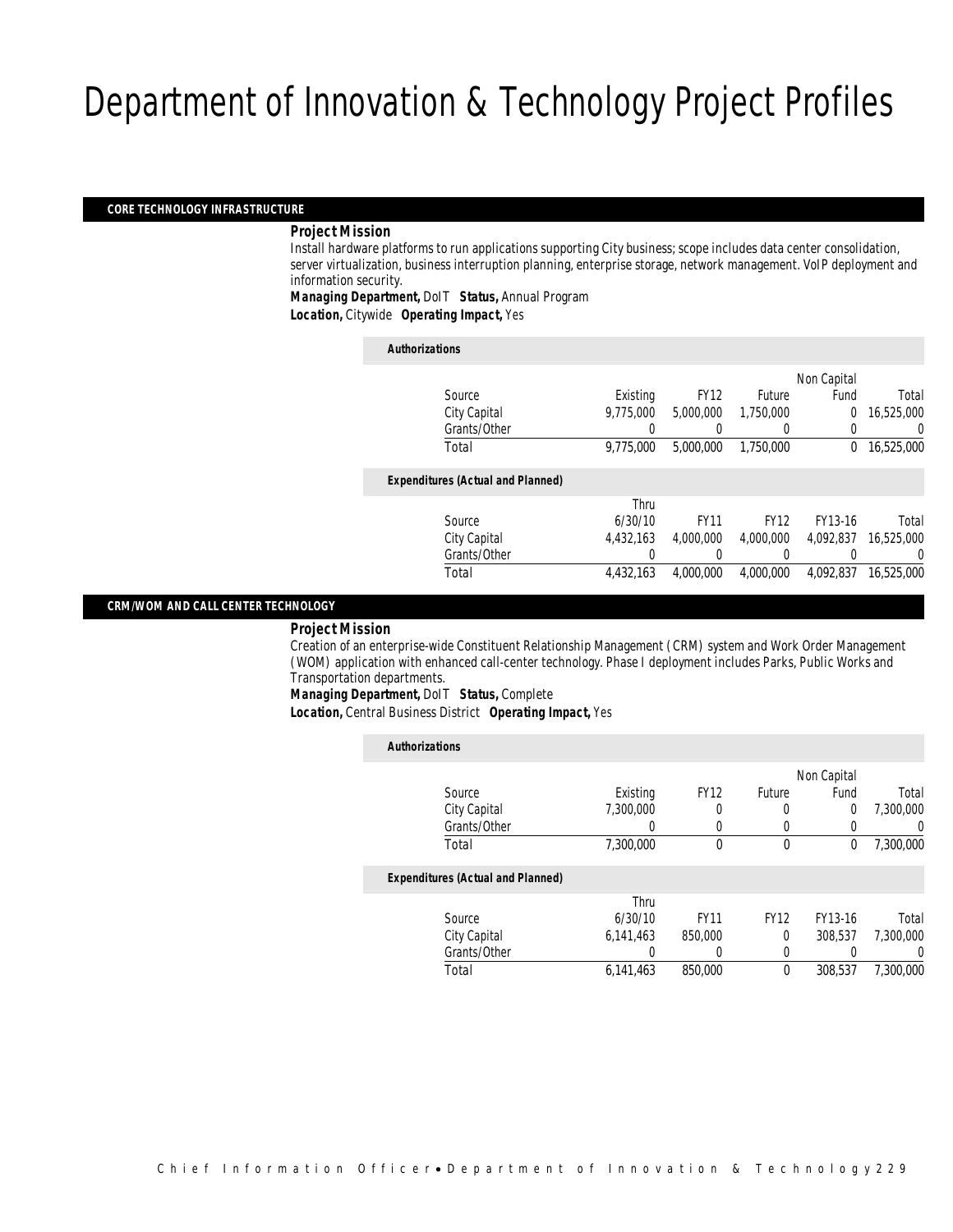#### *ENTERPRISE BUSINESS APPLICATIONS*

### *Project Mission*

Identify and procure enterprise business applications that enhance productivity and improve City business operations.

*Managing Department,* DoIT *Status,* New Project

*Location,* NA *Operating Impact,* No

#### *Authorizations*

|                                          |          |             |             | Non Capital |                |
|------------------------------------------|----------|-------------|-------------|-------------|----------------|
| Source                                   | Existing | <b>FY12</b> | Future      | Fund        | Total          |
| City Capital                             | 0        | 2,000,000   | 1,000,000   | $\Omega$    | 3,000,000      |
| Grants/Other                             | 0        |             |             | 0           | $\overline{0}$ |
| Total                                    | 0        | 2.000.000   | 1.000.000   | $\Omega$    | 3,000,000      |
|                                          |          |             |             |             |                |
| <b>Expenditures (Actual and Planned)</b> |          |             |             |             |                |
|                                          | Thru     |             |             |             |                |
| Source                                   | 6/30/10  | <b>FY11</b> | <b>FY12</b> | FY13-16     | Total          |
| City Capital                             | 0        | 0           | 1.000.000   | 2,000,000   | 3,000,000      |
| Grants/Other                             | 0        | 0           |             |             | $\Omega$       |
| Total                                    | 0        | 0           | 1.000.000   | 2,000,000   | 3,000,000      |
|                                          |          |             |             |             |                |

### *ENTERPRISE GEOGRAPHIC INFORMATION SYSTEM*

### *Project Mission*

Develop and implement components of a City-wide enterprise geographic information system (GIS). Phase one includes an enterprise license agreement and a new map service for the City website. Phase II includes enterprise asset management.

*Managing Department,* DoIT *Status,* Annual Program *Location,* NA *Operating Impact,* No

*Authorizations*

| AUUIVIILAUVIIS |                                          |           |             |             |             |           |
|----------------|------------------------------------------|-----------|-------------|-------------|-------------|-----------|
|                |                                          |           |             |             | Non Capital |           |
|                | Source                                   | Existing  | <b>FY12</b> | Future      | Fund        | Total     |
|                | City Capital                             | 4.585.000 | 2,000,000   | 215,000     | 0           | 6,800,000 |
|                | Grants/Other                             |           |             | 0           |             | 0         |
|                | Total                                    | 4,585,000 | 2,000,000   | 215,000     | 0           | 6,800,000 |
|                | <b>Expenditures (Actual and Planned)</b> |           |             |             |             |           |
|                |                                          | Thru      |             |             |             |           |
|                | Source                                   | 6/30/10   | <b>FY11</b> | <b>FY12</b> | FY13-16     | Total     |
|                | City Capital                             | 2.195.053 | 1.600.000   | 1.800.000   | 1.204.947   | 6.800.000 |
|                | Grants/Other                             | 0         | 0           | 0           |             | $\left($  |
|                | Total                                    | 2.195.053 | 1.600.000   | 1.800.000   | 1.204.947   | 6,800,000 |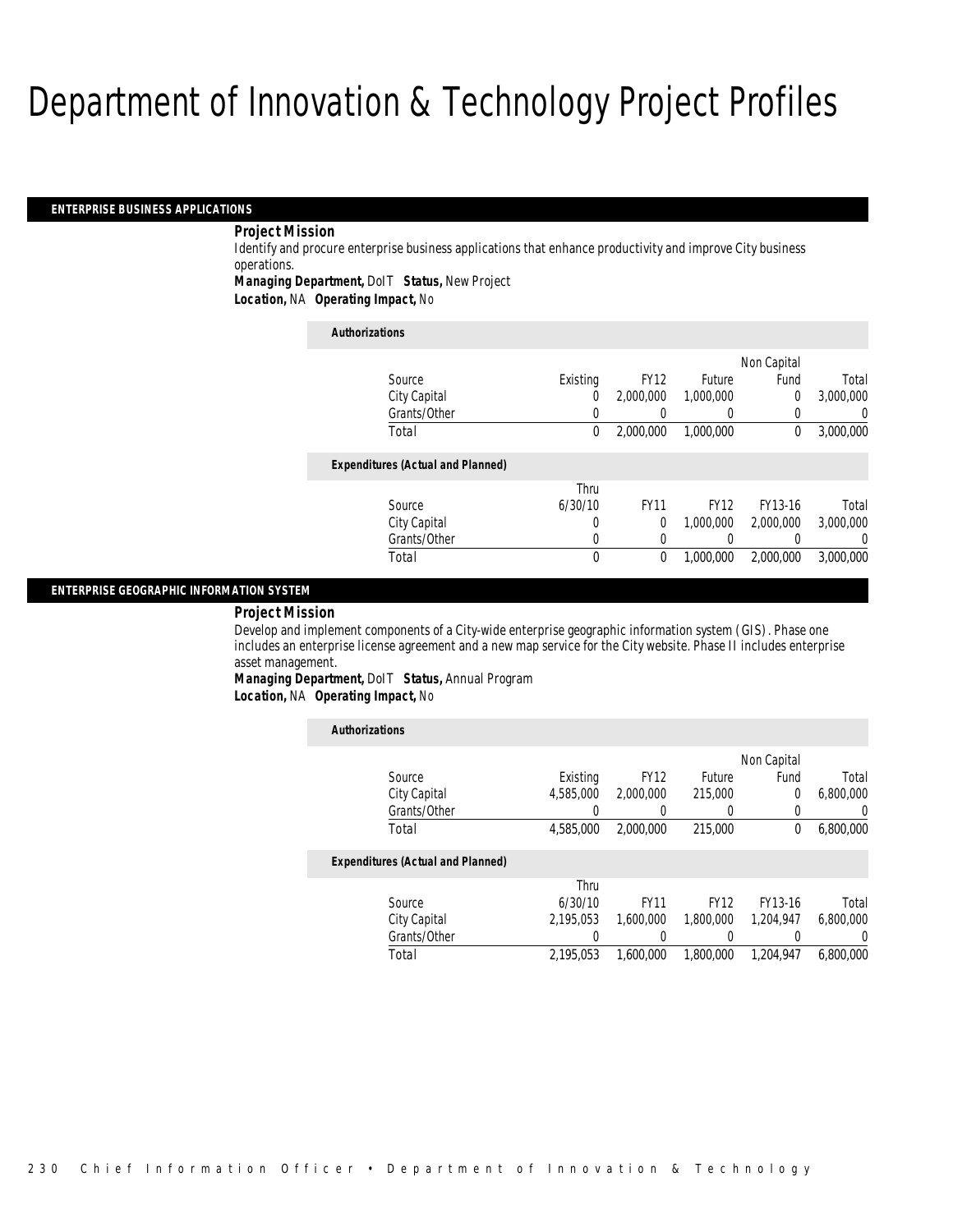#### *IMAGING AND DOCUMENT MANAGEMENT*

### *Project Mission*

Establish an enterprise-wide imaging and workflow platform that can be used to store departmental records as well as route various paper documents through City processes.

*Managing Department,* DoIT *Status,* Annual Program

*Location,* NA *Operating Impact,* No

#### *Authorizations*

|                                          |          |             |             | Non Capital |           |
|------------------------------------------|----------|-------------|-------------|-------------|-----------|
| Source                                   | Existing | <b>FY12</b> | Future      | Fund        | Total     |
| City Capital                             | 750,000  | 0           | 550,000     | $\mathbf 0$ | 1,300,000 |
| Grants/Other                             | 0        | 0           | $\left($    |             | 0         |
| Total                                    | 750,000  | $\theta$    | 550,000     | 0           | 1,300,000 |
| <b>Expenditures (Actual and Planned)</b> |          |             |             |             |           |
|                                          | Thru     |             |             |             |           |
| Source                                   | 6/30/10  | <b>FY11</b> | <b>FY12</b> | FY13-16     | Total     |
| City Capital                             | 543.281  | 206,719     | $\Omega$    | 550,000     | 1,300,000 |
| Grants/Other                             | 0        | 0           | 0           |             | 0         |
| Total                                    | 543,281  | 206,719     | $\theta$    | 550,000     | 1,300,000 |
|                                          |          |             |             |             |           |

#### *PERMIT AND INSPECTION SYSTEM*

### *Project Mission*

Implement a permit and inspection system which integrates within ISD divisions and creates the capability to connect with other City agencies including the Boston Fire Department. Permit processes for Public Works and Transportation are also underway.

*Managing Department,* DoIT *Status,* Implementation Underway *Location,* NA *Operating Impact,* Yes

*Authorizations*

| AUUIVIILUUVIIJ                           |           |             |             |             |           |
|------------------------------------------|-----------|-------------|-------------|-------------|-----------|
|                                          |           |             |             | Non Capital |           |
| Source                                   | Existing  | <b>FY12</b> | Future      | Fund        | Total     |
| City Capital                             | 3,177,925 | 600,000     | 0           | 0           | 3,777,925 |
| Grants/Other                             |           |             | 0           |             | 0         |
| Total                                    | 3,177,925 | 600,000     | 0           | 0           | 3,777,925 |
| <b>Expenditures (Actual and Planned)</b> |           |             |             |             |           |
|                                          | Thru      |             |             |             |           |
| Source                                   | 6/30/10   | <b>FY11</b> | <b>FY12</b> | FY13-16     | Total     |
| City Capital                             | 2.136.562 | 500,000     | 800,000     | 341.363     | 3.777.925 |
| Grants/Other                             |           | 0           | 0           |             | 0         |
| Total                                    | 2,136,562 | 500,000     | 800,000     | 341.363     | 3.777.925 |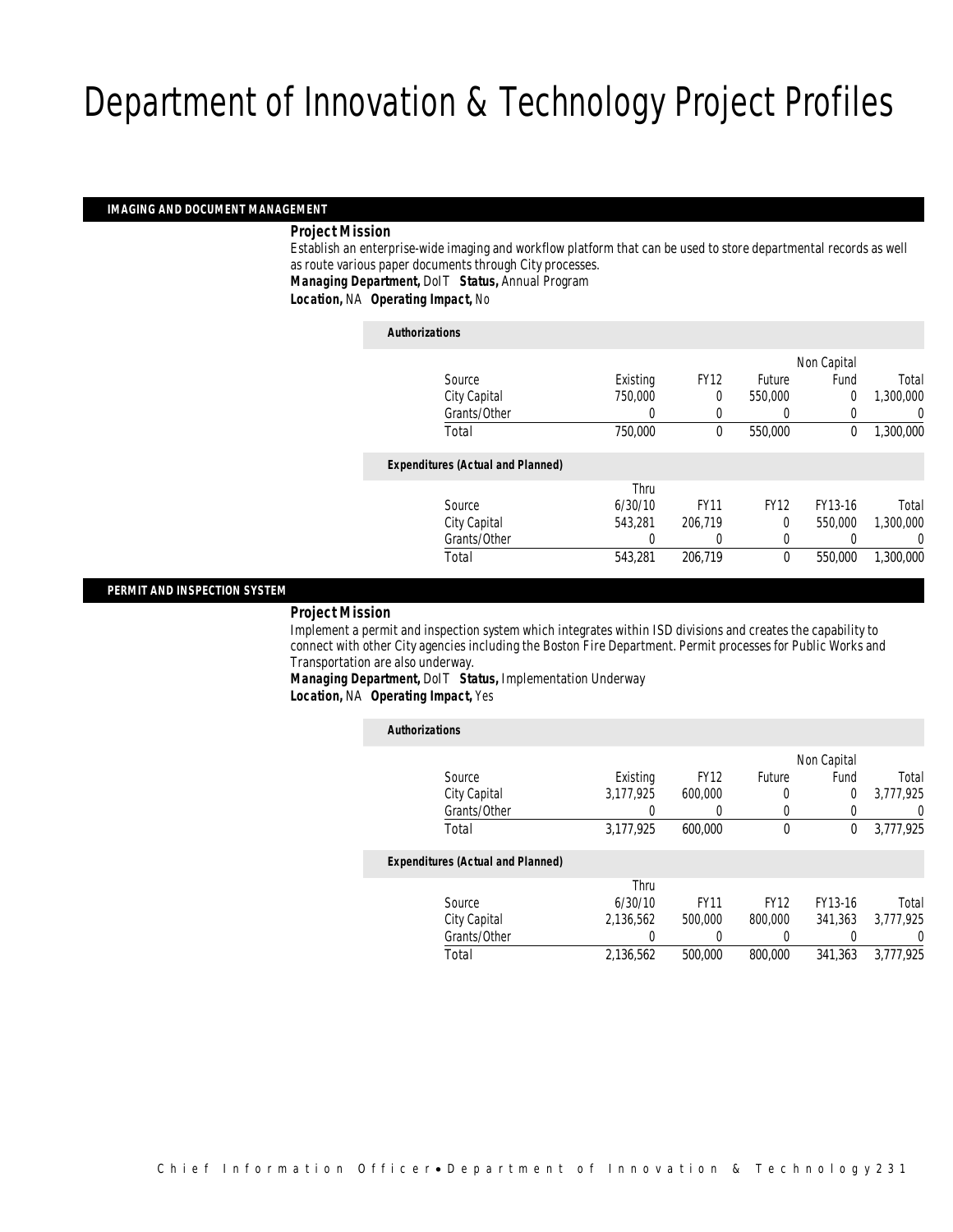#### *PUBLIC SAFETY SYSTEMS ASSESSMENTS*

### *Project Mission*

Complete assessments and conceptual plans to update various public safety applications including: Computer Aided Dispatch (CAD), the Laboratory Information Management System (LIMS) and the Incident Tracking System (ITS). *Managing Department,* DoIT *Status,* In Design

*Location,* Citywide *Operating Impact,* No

| <b>Authorizations</b>                    |          |             |               |             |          |
|------------------------------------------|----------|-------------|---------------|-------------|----------|
|                                          |          |             |               | Non Capital |          |
| Source                                   | Existing | <b>FY12</b> | <b>Future</b> | Fund        | Total    |
| City Capital                             | 500,000  | 0           | 0             | 0           | 500,000  |
| Grants/Other                             | 0        | $\left($    | 0             |             | $\Omega$ |
| Total                                    | 500,000  | 0           | $\theta$      | $\Omega$    | 500,000  |
| <b>Expenditures (Actual and Planned)</b> |          |             |               |             |          |
|                                          | Thru     |             |               |             |          |
| Source                                   | 6/30/10  | <b>FY11</b> | <b>FY12</b>   | FY13-16     | Total    |
| City Capital                             | 200.850  | 100,000     | 0             | 199.150     | 500,000  |
| Grants/Other                             | 0        | 0           | 0             |             | 0        |
| Total                                    | 200.850  | 100,000     | 0             | 199,150     | 500,000  |

#### *PUBLIC SAFETY SYSTEMS IMPLEMENTATION*

#### *Project Mission*

Implementation of various public safety initiatives, including mobile technology, improving interoperability between existing data systems, increasing GPS capabilities and migrating public safety agency radio communications to narrow banded frequencies.

*Managing Department,* DoIT *Status,* Implementation Underway *Location,* Citywide *Operating Impact,* No

| <b>Authorizations</b>                    |           |             |             |             |           |
|------------------------------------------|-----------|-------------|-------------|-------------|-----------|
|                                          |           |             |             | Non Capital |           |
| Source                                   | Existing  | <b>FY12</b> | Future      | Fund        | Total     |
| City Capital                             | 6.700.000 | 1,000,000   | 0           | 0           | 7,700,000 |
| Grants/Other                             |           | 0           |             |             | $\left($  |
| Total                                    | 6,700,000 | 1,000,000   | 0           | 0           | 7,700,000 |
| <b>Expenditures (Actual and Planned)</b> |           |             |             |             |           |
|                                          | Thru      |             |             |             |           |
| Source                                   | 6/30/10   | <b>FY11</b> | <b>FY12</b> | FY13-16     | Total     |
| City Capital                             | 1.321.196 | 2.500.000   | 3,000,000   | 878.804     | 7.700.000 |
| Grants/Other                             |           | 0           |             | O           | $\left($  |
| Total                                    | 1,321,196 | 2.500.000   | 3,000,000   | 878,804     | 7.700.000 |